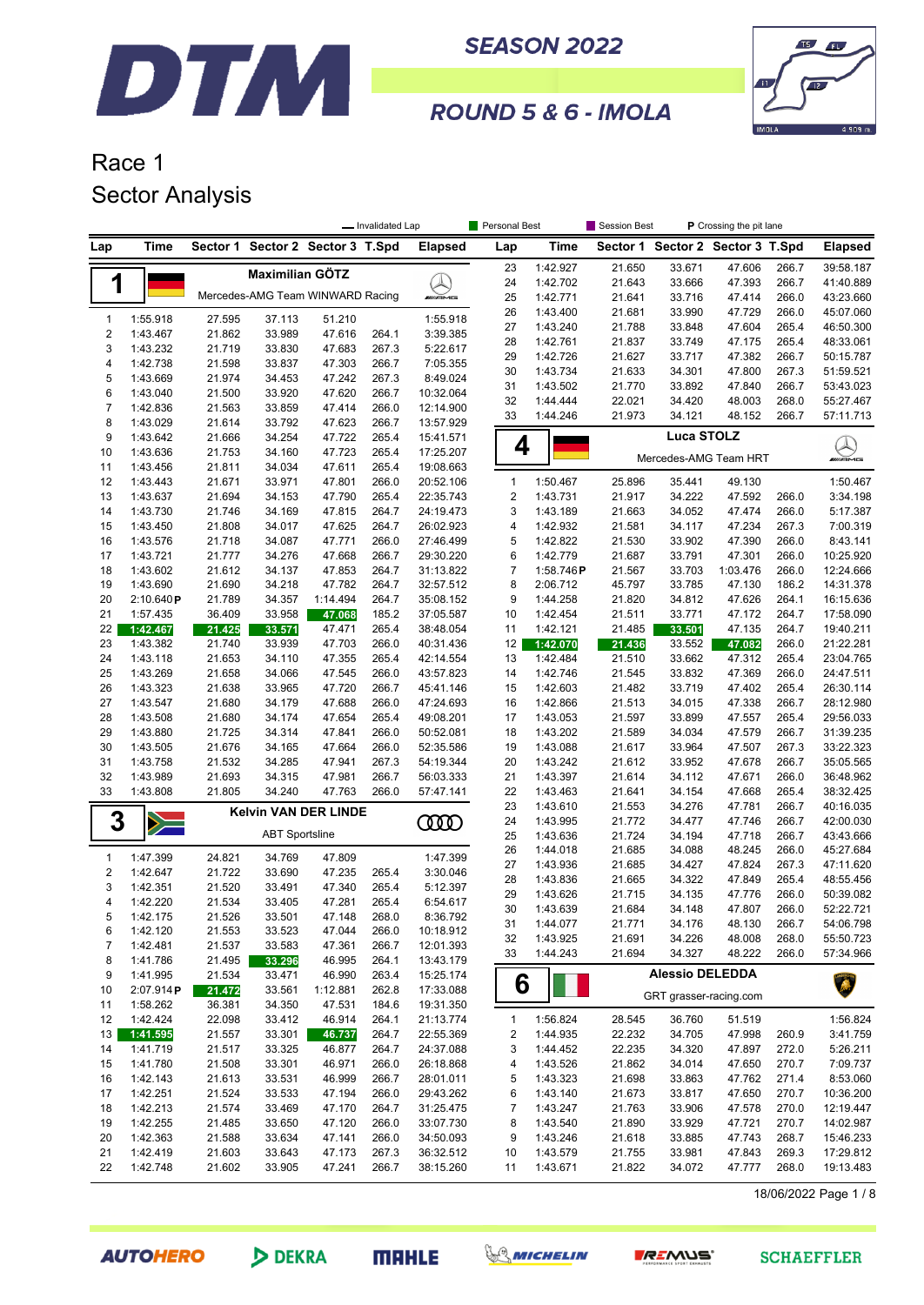



#### ROUND 5 & 6 - IMOLA

### Race 1 Sector Analysis

|                         |                              | Session Best<br>P Crossing the pit lane<br>- Invalidated Lap<br>Personal Best |                                  |                  |                |                        |          |                          |                      |                  |                               |                                  |                |                        |
|-------------------------|------------------------------|-------------------------------------------------------------------------------|----------------------------------|------------------|----------------|------------------------|----------|--------------------------|----------------------|------------------|-------------------------------|----------------------------------|----------------|------------------------|
| Lap                     | Time                         |                                                                               | Sector 1 Sector 2 Sector 3 T.Spd |                  |                | <b>Elapsed</b>         | Lap      |                          | <b>Time</b>          |                  |                               | Sector 1 Sector 2 Sector 3 T.Spd |                | <b>Elapsed</b>         |
| 12                      | 1:44.047                     | 21.944                                                                        | 33.974                           | 48.129           | 269.3          | 20:57.530              | 10       |                          | 1:43.669             | 21.664           | 34.241                        | 47.764                           | 272.7          | 17:24.817              |
| 13                      | 1:44.014                     | 21.860                                                                        | 34.117                           | 48.037           | 268.0          | 22:41.544              | 11       |                          | 1:43.183             | 21.723           | 33.887                        | 47.573                           | 270.0          | 19:08.000              |
| 14                      | 1:43.575                     | 21.823                                                                        | 33.957                           | 47.795           | 268.0          | 24:25.119              | 12       |                          | 1:43.758             | 21.559           | 34.236                        | 47.963                           | 271.4          | 20:51.758              |
| 15                      | 1:44.260                     | 21.832                                                                        | 34.348                           | 48.080           | 268.7          | 26:09.379              | 13       |                          | 1:43.585             | 21.580           | 34.180                        | 47.825                           | 270.7          | 22:35.343              |
| 16                      | 2:11.996P                    | 22.011                                                                        | 33.936                           | 1:16.049         | 268.7          | 28:21.375              | 14       |                          | 1:43.542             | 21.688           | 34.059                        | 47.795                           | 270.7          | 24:18.885              |
| 17                      | 2:00.458                     | 37.106                                                                        | 35.208                           | 48.144           | 186.9          | 30:21.833              | 15       |                          | 1:43.519             | 21.659           | 34.059                        | 47.801                           | 270.7          | 26:02.404              |
| 18<br>19                | 1:43.255<br>1:43.310         | 21.725<br>21.537                                                              | 33.889<br>33.909                 | 47.641<br>47.864 | 266.0<br>267.3 | 32:05.088<br>33:48.398 | 16<br>17 |                          | 1:43.685<br>1:43.559 | 21.729<br>21.665 | 34.012<br>34.082              | 47.944<br>47.812                 | 270.7<br>270.0 | 27:46.089<br>29:29.648 |
| 20                      | 1:42.529                     | 21.565                                                                        | 33.624                           | 47.340           | 268.0          | 35:30.927              | 18       |                          | 1:43.418             | 21.571           | 34.193                        | 47.654                           | 269.3          | 31:13.066              |
| 21                      | 1:42.876                     | 21.542                                                                        | 33.826                           | 47.508           | 267.3          | 37:13.803              | 19       |                          | 1:43.925             | 21.661           | 34.353                        | 47.911                           | 270.0          | 32:56.991              |
| 22                      | 1:43.358                     | 21.696                                                                        | 33.989                           | 47.673           | 268.7          | 38:57.161              | 20       |                          | 1:43.976             | 21.722           | 34.231                        | 48.023                           | 268.0          | 34:40.967              |
| 23                      | 1:42.971                     | 21.495                                                                        | 33.893                           | 47.583           | 268.7          | 40:40.132              | 21       |                          | 1:46.181             | 22.521           | 34.533                        | 49.127                           | 269.3          | 36:27.148              |
| 24                      | 1:43.147                     | 21.762                                                                        | 33.844                           | 47.541           | 268.7          | 42:23.279              | 22       |                          | 1:44.423             | 21.812           | 34.490                        | 48.121                           | 270.7          | 38:11.571              |
| 25                      | 1:46.338                     | 21.658                                                                        | 33.825                           | 50.855           | 268.0          | 44:09.617              | 23       |                          | 2:16.448P            | 21.918           | 35.450                        | 1:19.080                         | 270.0          | 40:28.019              |
| 26                      | 1:43.765                     | 21.677                                                                        | 34.044                           | 48.044           | 268.7          | 45:53.382              |          |                          |                      |                  | <b>Marco WITTMANN</b>         |                                  |                |                        |
| 27                      | 1:44.182                     | 21.856                                                                        | 34.303                           | 48.023           | 268.0          | 47:37.564              |          | 1                        |                      |                  |                               |                                  |                | <b>CALCON</b>          |
| 28                      | 1:44.777                     | 21.718                                                                        | 34.547                           | 48.512           | 268.0          | 49:22.341              |          |                          |                      |                  | <b>Walkenhorst Motorsport</b> |                                  |                |                        |
| 29                      | 1:45.320                     | 22.125                                                                        | 34.813                           | 48.382           | 268.0          | 51:07.661              |          | $\mathbf{1}$             | 1:47.787             | 25.122           | 34.789                        | 47.876                           |                | 1:47.787               |
| 30<br>31                | 1:44.730                     | 21.912                                                                        | 34.214<br>34.529                 | 48.604           | 268.7<br>268.0 | 52:52.391<br>54:39.057 |          | $\boldsymbol{2}$         | 1:43.249             | 21.502           | 34.196                        | 47.551                           | 270.0          | 3:31.036               |
| 32                      | 1:46.666<br>1:46.949         | 22.126<br>22.581                                                              | 34.845                           | 50.011<br>49.523 | 268.0          | 56:26.006              |          | 3                        | 1:42.143             | 21.310           | 33.706                        | 47.127                           | 269.3          | 5:13.179               |
| 33                      | 1:47.196                     | 22.346                                                                        | 35.688                           | 49.162           | 267.3          | 58:13.202              |          | 4                        | 1:42.154             | 21.325           | 33.630                        | 47.199                           | 270.7          | 6:55.333               |
|                         |                              |                                                                               |                                  |                  |                |                        |          | 5                        | 1:42.205             | 21.489           | 33.606                        | 47.110                           | 270.7          | 8:37.538               |
| $\overline{\mathbf{z}}$ | ٠                            |                                                                               | <b>Ricardo FELLER</b>            |                  |                | <b>COOD</b>            |          | 6                        | 2:10.207P            | 21.271           | 33.690                        | 1:15.246                         | 270.0          | 10:47.745              |
|                         |                              |                                                                               | <b>ABT Sportsline</b>            |                  |                |                        |          | $\overline{\mathcal{I}}$ | 1:56.180             | 35.874           | 33.485                        | 46.821                           | 186.2          | 12:43.925              |
|                         |                              |                                                                               |                                  |                  |                |                        |          | 8                        | 1:43.183             | 22.393           | 33.591                        | 47.199                           | 270.0          | 14:27.108              |
| $\mathbf{1}$            | 1:49.046                     | 25.719                                                                        | 35.128                           | 48.199           |                | 1:49.046               |          | 9                        | 1:42.053             | 21.318           | 33.638                        | 47.097                           | 270.7          | 16:09.161              |
| $\sqrt{2}$              | 1:43.341                     | 21.712                                                                        | 34.054                           | 47.575           | 269.3          | 3:32.387               | 10       |                          | 1:41.896             | 21.246           | 33.515                        | 47.135                           | 270.0          | 17:51.057              |
| 3                       | 1:43.521                     | 21.370                                                                        | 34.348                           | 47.803           | 268.0          | 5:15.908               | 11       |                          | 1:42.079             | 21.267           | 33.669                        | 47.143                           | 269.3          | 19:33.136              |
| 4<br>5                  | 1:42.750                     | 21.488                                                                        | 33.848                           | 47.414           | 270.0          | 6:58.658               | 12       |                          | 1:41.958             | 21.228           | 33.616                        | 47.114                           | 271.4          | 21:15.094              |
| 6                       | 1:42.573<br>1:42.488         | 21.564<br>21.490                                                              | 33.933<br>33.768                 | 47.076<br>47.230 | 269.3<br>268.0 | 8:41.231<br>10:23.719  | 13<br>14 |                          | 1:42.259<br>1:42.301 | 21.510<br>21.408 | 33.579<br>33.674              | 47.170<br>47.219                 | 272.0<br>270.7 | 22:57.353<br>24:39.654 |
| $\overline{7}$          | 1:41.564                     | 21.298                                                                        | 33.266                           | 47.000           | 266.0          | 12:05.283              | 15       |                          | 1:42.182             | 21.360           | 33.710                        | 47.112                           | 271.4          | 26:21.836              |
| 8                       | 1:42.004                     | 21.272                                                                        | 33.598                           | 47.134           | 265.4          | 13:47.287              | 16       |                          | 1:42.556             | 21.375           | 33.793                        | 47.388                           | 272.0          | 28:04.392              |
| 9                       | 1:41.966                     | 21.403                                                                        | 33.543                           | 47.020           | 264.7          | 15:29.253              | 17       |                          | 1:42.758             | 21.497           | 33.705                        | 47.556                           | 271.4          | 29:47.150              |
| 10                      | 1:42.217                     | 21.388                                                                        | 33.711                           | 47.118           | 264.1          | 17:11.470              | 18       |                          | 1:43.867             | 21.559           | 34.391                        | 47.917                           | 271.4          | 31:31.017              |
| 11                      | 2:08.131P                    | 21.500                                                                        | 33.701                           | 1:12.930         | 262.8          | 19:19.601              | 19       |                          | 1:42.829             | 21.432           | 33.951                        | 47.446                           | 272.7          | 33:13.846              |
| 12                      | 1:57.659                     | 36.143                                                                        | 34.102                           | 47.414           | 185.9          | 21:17.260              | 20       |                          | 1:42.820             | 21.419           | 33.849                        | 47.552                           | 272.0          | 34:56.666              |
| 13                      | 1:41.619                     | 21.432                                                                        | 33.407                           | 46.780           | 264.1          | 22:58.879              | 21       |                          | 1:43.058             | 21.281           | 34.218                        | 47.559                           | 272.7          | 36:39.724              |
| 14                      | 1:41.551                     | 21.193                                                                        | 33.285                           | 47.073           | 266.7          | 24:40.430              | 22       |                          | 1:42.971             | 21.510           | 33.986                        | 47.475                           | 271.4          | 38:22.695              |
| 15                      | 1:41.861                     | 21.344                                                                        | 33.453                           | 47.064           | 268.0          | 26:22.291              | 23       |                          | 1:43.425             | 21.889           | 34.041                        | 47.495                           | 267.3          | 40:06.120              |
| 16                      | 1:42.367                     | 21.356                                                                        | 33.619                           | 47.392           | 269.3          | 28:04.658              | 24       |                          | 1:43.835             | 21.352           | 33.800                        | 48.683                           | 271.4          | 41:49.955              |
| 17                      | 1:42.806                     | 21.448                                                                        | 33.786                           | 47.572           | 270.0          | 29:47.464              | 25       |                          | 1:43.237             | 21.539           | 34.037                        | 47.661                           | 271.4          | 43:33.192              |
| 18                      | 1:43.220                     | 21.439                                                                        | 34.400                           | 47.381           | 269.3          | 31:30.684              | 26       |                          | 1:42.993             | 21.457           | 33.869                        | 47.667                           | 270.7          | 45:16.185              |
| 19                      | 1:41.867                     | 21.333                                                                        | 33.396                           | 47.138           | 266.7          | 33:12.551              | 27       |                          | 1:42.966             | 21.500           | 33.825                        | 47.641                           | 270.7          | 46:59.151              |
| 20                      | 1:41.915                     | 21.286                                                                        | 33.546                           | 47.083           | 266.0          | 34:54.466              | 28       |                          | 1:42.882             | 21.434           | 33.903                        | 47.545                           | 272.0          | 48:42.033              |
| 21                      | 1:41.869                     | 21.365                                                                        | 33.479                           | 47.025           | 266.0          | 36:36.335              | 29       |                          | 1:43.244             | 21.472           | 34.219                        | 47.553                           | 271.4          | 50:25.277              |
| 22                      | 1:41.889                     | 21.334                                                                        | 33.508                           | 47.047           | 266.7          | 38:18.224              | 30       |                          | 1:43.630             | 21.952           | 34.108                        | 47.570                           | 272.0          | 52:08.907              |
| 23<br>24                | 1:42.243                     | 21.290                                                                        | 33.585                           | 47.368<br>47.320 | 266.7<br>266.7 | 40:00.467              | 31<br>32 |                          | 1:43.081             | 21.413           | 34.018                        | 47.650                           | 272.0          | 53:51.988              |
|                         | 1:42.307                     | 21.425                                                                        | 33.562                           |                  |                | 41:42.774              | 33       |                          | 1:43.523<br>1:43.450 | 21.497<br>21.512 | 34.104<br>34.139              | 47.922<br>47.799                 | 273.4<br>272.0 | 55:35.511<br>57:18.961 |
|                         |                              |                                                                               | <b>Esteban MUTH</b>              |                  |                | <b>CALCS</b>           |          |                          |                      |                  |                               |                                  |                |                        |
|                         | 10<br>Walkenhorst Motorsport |                                                                               |                                  |                  |                | 12                     |          |                          | Dev GORE             |                  |                               | 0000                             |                |                        |
| 1                       | 1:55.469                     | 28.034                                                                        | 36.343                           | 51.092           |                | 1:55.469               |          |                          |                      |                  | <b>Team Rosberg</b>           |                                  |                |                        |
| 2                       | 1:43.509                     | 21.823                                                                        | 33.893                           | 47.793           | 268.7          | 3:38.978               |          | $\mathbf{1}$             | 1:56.476             | 28.088           | 36.799                        | 51.589                           |                | 1:56.476               |
| 3                       | 1:43.248                     | 21.481                                                                        | 33.751                           | 48.016           | 270.7          | 5:22.226               |          | 2                        | 1:44.705             | 22.354           | 34.306                        | 48.045                           | 256.5          | 3:41.181               |
| 4                       | 1:43.010                     | 21.633                                                                        | 33.576                           | 47.801           | 271.4          | 7:05.236               |          | 3                        | 1:43.005             | 21.600           | 33.808                        | 47.597                           | 268.7          | 5:24.186               |
| 5                       | 1:43.155                     | 21.965                                                                        | 33.871                           | 47.319           | 270.7          | 8:48.391               |          | 4                        | 1:42.859             | 21.530           | 33.909                        | 47.420                           | 270.0          | 7:07.045               |
| 6                       | 1:42.934                     | 21.536                                                                        | 33.986                           | 47.412           | 272.0          | 10:31.325              |          | 5                        | 1:43.555             | 21.509           | 34.323                        | 47.723                           | 270.7          | 8:50.600               |
| 7                       | 1:42.827                     | 21.543                                                                        | 33.768                           | 47.516           | 272.0          | 12:14.152              |          | 6                        | 1:42.824             | 21.669           | 33.822                        | 47.333                           | 269.3          | 10:33.424              |
| 8                       | 1:43.219                     | 21.490                                                                        | 33.993                           | 47.736           | 272.0          | 13:57.371              |          | 7                        | 1:43.172             | 21.599           | 33.917                        | 47.656                           | 269.3          | 12:16.596              |
| 9                       | 1:43.777                     | 21.565                                                                        | 34.477                           | 47.735           | 271.4          | 15:41.148              |          | 8                        | 1:42.773             | 21.579           | 33.661                        | 47.533                           | 268.0          | 13:59.369              |
|                         |                              |                                                                               |                                  |                  |                |                        |          |                          |                      |                  |                               |                                  |                |                        |

18/06/2022 Page 2 / 8

**AUTOHERO** 







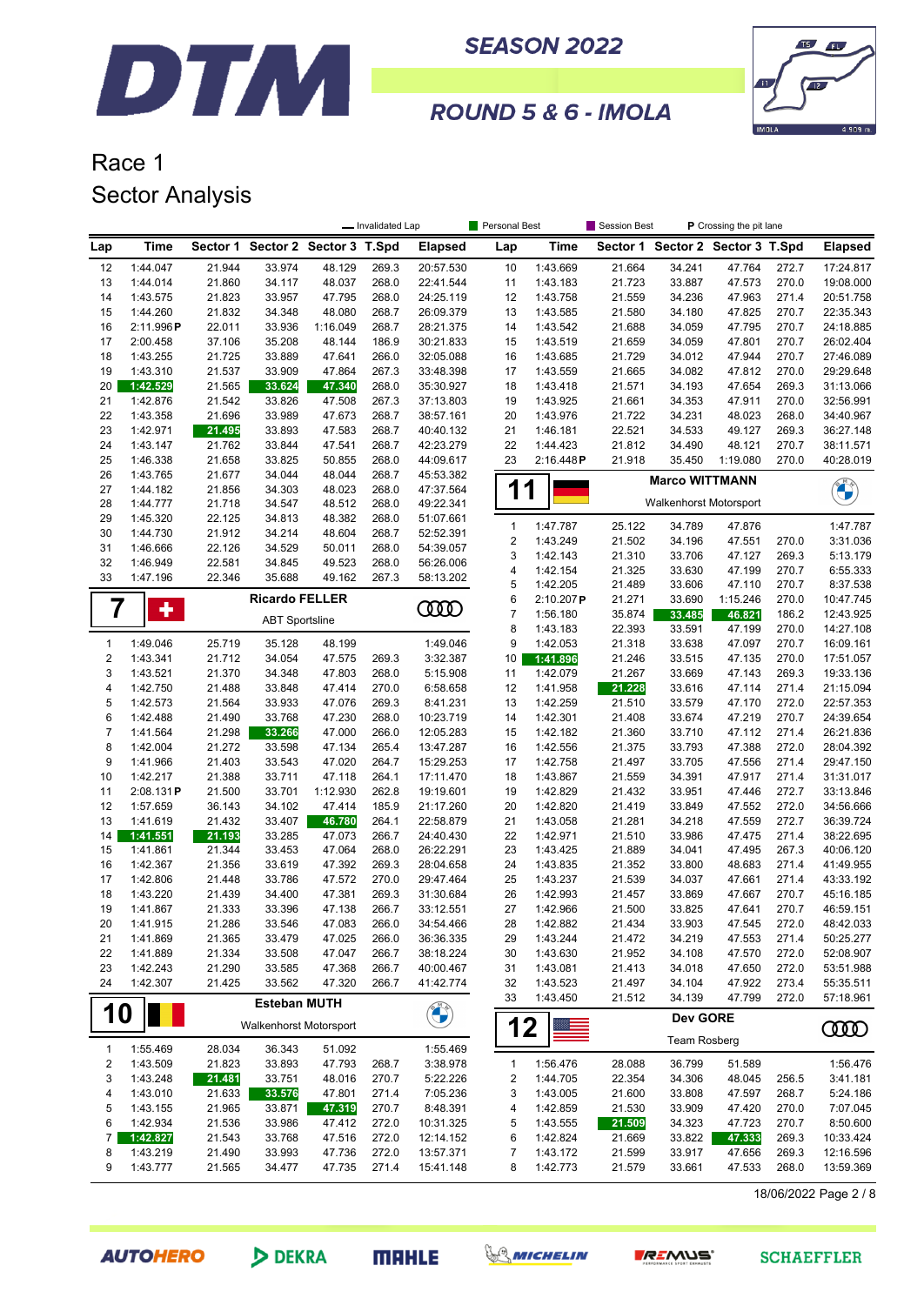



#### ROUND 5 & 6 - IMOLA

## Race 1 Sector Analysis

|                  |                      |                  |                                    |                         | - Invalidated Lap |                        | Personal Best  |                      | Session Best<br>P Crossing the pit lane |                                  |                  |                |                          |
|------------------|----------------------|------------------|------------------------------------|-------------------------|-------------------|------------------------|----------------|----------------------|-----------------------------------------|----------------------------------|------------------|----------------|--------------------------|
| Lap              | <b>Time</b>          | Sector 1         |                                    | Sector 2 Sector 3 T.Spd |                   | <b>Elapsed</b>         | Lap            | Time                 |                                         | Sector 1 Sector 2 Sector 3 T.Spd |                  |                | <b>Elapsed</b>           |
| 9                | 1:42.647             | 21.521           | 33.647                             | 47.479                  | 267.3             | 15:42.016              | 11             | 1:42.028             | 21.550                                  | 33.419                           | 47.059           | 268.0          | 19:48.350                |
| 10               | 1:43.681             | 21.894           | 34.032                             | 47.755                  | 269.3             | 17:25.697              | 12             | 1:41.688             | 21.317                                  | 33.467                           | 46.904           | 268.7          | 21:30.038                |
| 11               | 1:43.298             | 21.647           | 34.125                             | 47.526                  | 272.0             | 19:08.995              | 13             | 1:42.352             | 21.460                                  | 33.488                           | 47.404           | 268.7          | 23:12.390                |
| 12               | 1:43.781             | 21.736           | 34.069                             | 47.976                  | 270.7             | 20:52.776              | 14             | 1:42.257             | 21.449                                  | 33.478                           | 47.330           | 269.3          | 24:54.647                |
| 13               | 1:44.751             | 21.983           | 34.114                             | 48.654                  | 268.7             | 22:37.527              | 15             | 1:42.738             | 21.535                                  | 33.968                           | 47.235           | 269.3          | 26:37.385                |
| 14               | 1:43.490             | 21.679           | 33.954                             | 47.857                  | 267.3             | 24:21.017              | 16             | 1:42.379             | 21.512                                  | 33.687                           | 47.180           | 271.4          | 28:19.764                |
| 15               | 1:43.168             | 21.741           | 33.977                             | 47.450                  | 268.0             | 26:04.185              | 17             | 1:42.585             | 21.451                                  | 33.665                           | 47.469           | 270.7          | 30:02.349                |
| 16<br>17         | 1:43.310<br>1:43.387 | 21.584<br>21.699 | 34.018<br>33.902                   | 47.708<br>47.786        | 269.3<br>268.7    | 27:47.495<br>29:30.882 | 18<br>19       | 1:42.664<br>1:42.625 | 21.475<br>21.493                        | 33.825<br>33.735                 | 47.364<br>47.397 | 270.7<br>270.7 | 31:45.013<br>33:27.638   |
| 18               | 1:43.719             | 21.728           | 34.185                             | 47.806                  | 270.0             | 31:14.601              | 20             | 1:43.380             | 21.459                                  | 34.199                           | 47.722           | 272.0          | 35:11.018                |
| 19               | 1:43.934             | 21.703           | 34.172                             | 48.059                  | 269.3             | 32:58.535              | 21             | 1:42.971             | 21.536                                  | 33.974                           | 47.461           | 270.7          | 36:53.989                |
| 20               | 1:44.009             | 21.738           | 34.238                             | 48.033                  | 268.0             | 34:42.544              | 22             | 1:43.168             | 21.442                                  | 33.980                           | 47.746           | 270.7          | 38:37.157                |
|                  |                      |                  | <b>Maximilian BUHK</b>             |                         |                   |                        | 23             | 1:43.482             | 21.493                                  | 34.385                           | 47.604           | 272.0          | 40:20.639                |
| 18               |                      |                  |                                    |                         |                   | $\varnothing$          | 24             | 1:43.496             | 21.516                                  | 34.268                           | 47.712           | 272.7          | 42:04.135                |
|                  |                      |                  | Mercedes-AMG Team Mücke Motorsport |                         |                   | mmams                  | 25             | 1:43.727             | 21.561                                  | 34.329                           | 47.837           | 274.8          | 43:47.862                |
| $\mathbf{1}$     | 1:52.133             | 26.387           | 36.587                             | 49.159                  |                   | 1:52.133               | 26             | 1:43.497             | 21.629                                  | 34.204                           | 47.664           | 274.8          | 45:31.359                |
| $\sqrt{2}$       | 1:44.179             | 21.862           | 34.387                             | 47.930                  | 265.4             | 3:36.312               | 27             | 1:43.953             | 21.686                                  | 34.339                           | 47.928           | 274.8          | 47:15.312                |
| 3                | 1:43.230             | 21.750           | 33.873                             | 47.607                  | 267.3             | 5:19.542               | 28             | 1:43.265             | 21.479                                  | 34.020                           | 47.766           | 272.0          | 48:58.577                |
| 4                | 1:43.413             | 21.749           | 33.815                             | 47.849                  | 265.4             | 7:02.955               | 29             | 1:43.329             | 21.556                                  | 34.135                           | 47.638           | 272.0          | 50:41.906                |
| 5                | 1:43.011             | 21.640           | 33.819                             | 47.552                  | 266.0             | 8:45.966               | 30<br>31       | 1:44.699<br>1:43.884 | 21.573<br>21.630                        | 35.222<br>34.088                 | 47.904<br>48.166 | 272.0<br>271.4 | 52:26.605<br>54:10.489   |
| 6                | 1:43.595             | 21.772           | 34.116                             | 47.707                  | 266.7             | 10:29.561              | 32             | 1:43.629             | 21.656                                  | 34.164                           | 47.809           | 272.7          | 55:54.118                |
| $\boldsymbol{7}$ | 1:42.872             | 21.682           | 33.675                             | 47.515                  | 264.7             | 12:12.433              | 33             | 1:44.400             | 21.706                                  | 34.547                           | 48.147           | 270.7          | 57:38.518                |
| 8                | 1:42.941             | 21.744           | 33.819                             | 47.378                  | 265.4             | 13:55.374              |                |                      |                                         |                                  |                  |                |                          |
| 9                | 1:42.829             | 21.669           | 33.709                             | 47.451                  | 264.1             | 15:38.203              | 22             |                      |                                         | <b>Lucas AUER</b>                |                  |                | $\bigotimes_{m\equiv m}$ |
| 10<br>11         | 1:43.177<br>1:42.858 | 21.754<br>21.684 | 33.915<br>33.776                   | 47.508<br>47.398        | 262.8<br>263.4    | 17:21.380<br>19:04.238 |                |                      |                                         | Mercedes-AMG Team WINWARD        |                  |                |                          |
| 12               | 1:42.872             | 21.677           | 33.781                             | 47.414                  | 263.4             | 20:47.110              | $\mathbf{1}$   | 1:49.644             | 25.459                                  | 35.601                           | 48.584           |                | 1:49.644                 |
| 13               | 1:44.399             | 21.937           | 34.687                             | 47.775                  | 263.4             | 22:31.509              | $\sqrt{2}$     | 1:43.964             | 21.936                                  | 34.110                           | 47.918           | 264.1          | 3:33.608                 |
| 14               | 1:43.492             | 21.745           | 33.934                             | 47.813                  | 265.4             | 24:15.001              | 3              | 1:42.851             | 21.625                                  | 33.671                           | 47.555           | 264.1          | 5:16.459                 |
| 15               | 1:43.368             | 21.716           | 34.179                             | 47.473                  | 264.1             | 25:58.369              | 4              | 1:42.712             | 21.683                                  | 33.667                           | 47.362           | 265.4          | 6:59.171                 |
| 16               | 1:43.448             | 21.725           | 34.033                             | 47.690                  | 265.4             | 27:41.817              | 5              | 1:42.889             | 21.536                                  | 33.940                           | 47.413           | 266.0          | 8:42.060                 |
| 17               | 1:43.408             | 21.749           | 34.140                             | 47.519                  | 265.4             | 29:25.225              | 6              | 2:09.434P            | 21.623                                  | 33.668                           | 1:14.143         | 264.7          | 10:51.494                |
| 18               | 2:14.023P            | 22.005           | 34.115                             | 1:17.903                | 265.4             | 31:39.248              | $\overline{7}$ | 1:57.896             | 36.327                                  | 33.980                           | 47.589           | 185.2          | 12:49.390                |
| 19               | 1:57.871             | 36.425           | 34.109                             | 47.337                  | 185.2             | 33:37.119              | 8              | 1:42.683             | 21.751                                  | 33.677                           | 47.255           | 262.1          | 14:32.073                |
| 20               | 1:42.425             | 21.624           | 33.601                             | 47.200                  | 264.7             | 35:19.544              | 9              | 1:43.932             | 21.725                                  | 34.472                           | 47.735           | 264.7          | 16:16.005                |
| 21               | 1:42.434             | 21.716           | 33.635                             | 47.083                  | 264.7             | 37:01.978              | 10             | 1:43.462             | 21.807                                  | 34.400                           | 47.255           | 266.0          | 17:59.467                |
| 22               | 1:42.774             | 21.660           | 33.778                             | 47.336<br>47.405        | 264.7<br>265.4    | 38:44.752              | 11             | 1:42.857             | 21.677                                  | 33.959                           | 47.221           | 265.4<br>265.4 | 19:42.324                |
| 23<br>24         | 1:42.650<br>1:42.579 | 21.614<br>21.721 | 33.631<br>33.578                   | 47.280                  | 264.7             | 40:27.402<br>42:09.981 | 12<br>13       | 1:42.430<br>1:42.764 | 21.527<br>21.558                        | 33.599<br>33.670                 | 47.304<br>47.536 | 264.7          | 21:24.754<br>23:07.518   |
| 25               | 1:42.867             | 21.584           | 33.685                             | 47.598                  | 264.7             | 43:52.848              | 14             | 1:43.028             | 21.856                                  | 33.743                           | 47.429           | 266.7          | 24:50.546                |
| 26               | 1:42.697             | 21.606           | 33.707                             | 47.384                  | 266.0             | 45:35.545              | 15             | 1:43.204             | 22.049                                  | 33.819                           | 47.336           | 262.1          | 26:33.750                |
| 27               | 1:43.382             | 21.851           | 33.780                             | 47.751                  | 266.0             | 47:18.927              | 16             | 1:42.543             | 21.526                                  | 33.690                           | 47.327           | 266.0          | 28:16.293                |
| 28               | 1:43.292             | 21.846           | 33.833                             | 47.613                  | 266.0             | 49:02.219              | 17             | 1:42.887             | 21.675                                  | 33.795                           | 47.417           | 265.4          | 29:59.180                |
| 29               | 1:44.606             | 21.754           | 35.305                             | 47.547                  | 268.0             | 50:46.825              | 18             | 1:42.983             | 21.694                                  | 33.858                           | 47.431           | 265.4          | 31:42.163                |
| 30               | 1:43.416             | 21.645           | 33.840                             | 47.931                  | 266.7             | 52:30.241              | 19             | 1:43.054             | 21.677                                  | 33.837                           | 47.540           | 264.7          | 33:25.217                |
| 31               | 1:43.408             | 21.645           | 33.991                             | 47.772                  | 267.3             | 54:13.649              | 20             | 1:42.966             | 21.695                                  | 33.818                           | 47.453           | 266.7          | 35:08.183                |
| 32               | 1:43.524             | 21.725           | 34.126                             | 47.673                  | 268.0             | 55:57.173              | 21             | 1:42.877             | 21.628                                  | 33.881                           | 47.368           | 265.4          | 36:51.060                |
| 33               | 1:44.023             | 21.812           | 34.070                             | 48.141                  | 267.3             | 57:41.196              | 22             | 1:43.966             | 21.663                                  | 34.115                           | 48.188           | 265.4          | 38:35.026                |
|                  |                      |                  | <b>Rolf INEICHEN</b>               |                         |                   |                        | 23             | 1:45.165             | 23.165                                  | 34.233                           | 47.767           | 266.0          | 40:20.191                |
| 19               | ٠                    |                  | <b>GRT</b>                         |                         |                   |                        | 24             | 1:43.636             | 21.656                                  | 34.187                           | 47.793           | 266.0          | 42:03.827                |
|                  |                      |                  |                                    |                         |                   |                        | 25<br>26       | 1:43.757<br>1:43.358 | 21.671<br>21.673                        | 34.114<br>33.988                 | 47.972<br>47.697 | 266.0<br>266.0 | 43:47.584<br>45:30.942   |
| $\mathbf{1}$     | 1:55.897             | 26.633           | 36.548                             | 52.716                  |                   | 1:55.897               |                |                      |                                         |                                  |                  |                |                          |
| 2                | 1:44.391             | 22.290           | 34.143                             | 47.958                  | 260.9             | 3:40.288               | 24             |                      |                                         | <b>Thomas PREINING</b>           |                  |                | 2. °                     |
| 3                | 1:43.271             | 21.532           | 33.787                             | 47.952                  | 266.7             | 5:23.559               |                |                      |                                         | KÜS Team Bernhard                |                  |                | PORSCHE                  |
| 4                | 1:43.035             | 21.657           | 33.826                             | 47.552                  | 268.7             | 7:06.594               |                |                      |                                         |                                  |                  |                |                          |
| 5                | 1:43.452<br>1:42.727 | 21.521           | 34.300                             | 47.631<br>47.285        | 270.0             | 8:50.046<br>10:32.773  | $\mathbf{1}$   | 1:46.103             | 24.282                                  | 34.302                           | 47.519           |                | 1:46.103                 |
| 6<br>7           | 1:42.914             | 21.579           | 33.863<br>33.915                   | 47.420                  | 272.7<br>274.8    | 12:15.687              | 2<br>3         | 1:42.502<br>1:42.619 | 21.664                                  | 33.656<br>33.701                 | 47.182<br>47.454 | 265.4<br>267.3 | 3:28.605<br>5:11.224     |
| 8                | 2:09.471P            | 21.579<br>21.370 | 33.908                             | 1:14.193                | 272.7             | 14:25.158              | 4              | 1:42.142             | 21.464<br>21.487                        | 33.539                           | 47.116           | 264.7          | 6:53.366                 |
| 9                | 1:58.251             | 36.206           | 34.289                             | 47.756                  | 186.9             | 16:23.409              | 5              | 1:41.761             | 21.361                                  | 33.478                           | 46.922           | 266.0          | 8:35.127                 |
| 10               | 1:42.913             | 21.580           | 34.055                             | 47.278                  | 267.3             | 18:06.322              | 6              | 1:57.657P            | 21.436                                  | 33.487                           | 1:02.734         | 263.4          | 10:32.784                |
|                  |                      |                  |                                    |                         |                   |                        |                |                      |                                         |                                  |                  |                |                          |

18/06/2022 Page 3 / 8

**AUTOHERO** 

DEKRA

**MRHLE** 



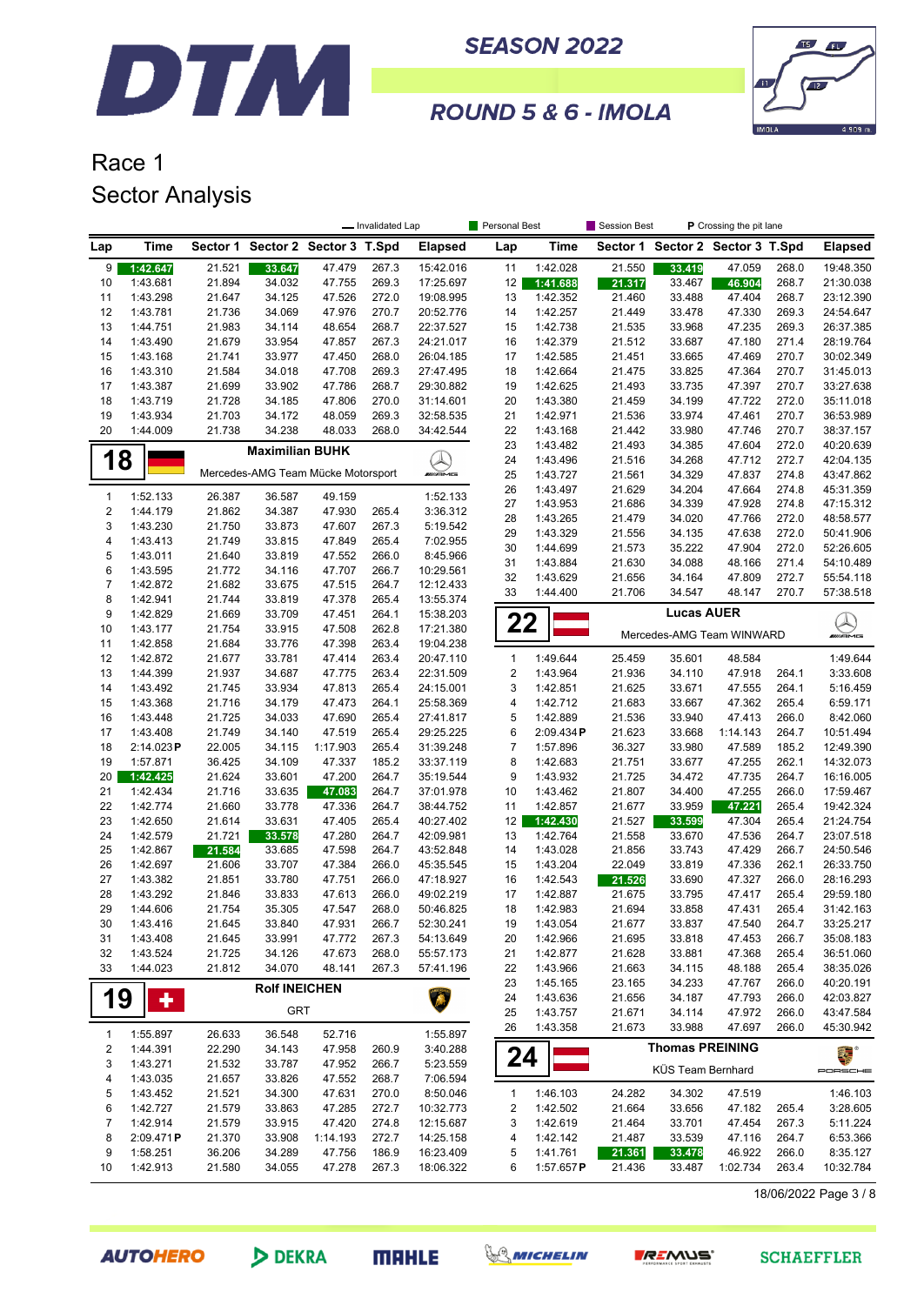



**ROUND 5 & 6 - IMOLA** 

# Race 1 Sector Analysis

|                         |                      |                  |                                  |                  | - Invalidated Lap |                        | Personal Best  |                      | Session Best     |                                  | P Crossing the pit lane |                |                        |
|-------------------------|----------------------|------------------|----------------------------------|------------------|-------------------|------------------------|----------------|----------------------|------------------|----------------------------------|-------------------------|----------------|------------------------|
| Lap                     | Time                 |                  | Sector 1 Sector 2 Sector 3 T.Spd |                  |                   | <b>Elapsed</b>         | Lap            | <b>Time</b>          |                  | Sector 1 Sector 2 Sector 3 T.Spd |                         |                | <b>Elapsed</b>         |
| 7                       | 2:09.258             | 48.726           | 33.733                           | 46.799           | 185.6             | 12:42.042              | 32             | 1:43.629             | 21.671           | 34.266                           | 47.692                  | 274.8          | 55:51.379              |
| 8                       | 1:42.336             | 21.511           | 33.788                           | 47.037           | 264.7             | 14:24.378              | 33             | 1:44.071             | 21.612           | 34.455                           | 48.004                  | 275.5          | 57:35.450              |
| 9                       | 1:41.917             | 21.538           | 33.518                           | 46.861           | 265.4             | 16:06.295              |                |                      |                  | <b>David SCHUMACHER</b>          |                         |                |                        |
| 10                      | 1:41.737             | 21.404           | 33.479<br>33.734                 | 46.854           | 266.0             | 17:48.032<br>19:29.987 |                | 27                   |                  | Mercedes-AMG Team WINWARD        |                         |                | $\blacktriangle$       |
| 11<br>12                | 1:41.955<br>1:41.656 | 21.421<br>21.390 | 33.516                           | 46.800<br>46.750 | 264.1<br>264.7    | 21:11.643              |                |                      |                  |                                  |                         |                |                        |
| 13                      | 1:41.887             | 21.461           | 33.687                           | 46.739           | 264.7             | 22:53.530              | $\mathbf{1}$   | 1:56.452             | 27.877           | 37.203                           | 51.372                  |                | 1:56.452               |
| 14                      | 1:41.975             | 21.450           | 33.530                           | 46.995           | 262.1             | 24:35.505              | $\overline{2}$ | 1:45.159             | 22.129           | 34.242                           | 48.788                  | 262.1          | 3:41.611               |
| 15                      | 1:42.061             | 21.422           | 33.559                           | 47.080           | 266.0             | 26:17.566              | 3<br>4         | 1:44.061<br>1:42.844 | 22.083<br>21.707 | 34.153<br>33.773                 | 47.825<br>47.364        | 263.4<br>266.0 | 5:25.672<br>7:08.516   |
| 16                      | 1:42.031             | 21.462           | 33.562                           | 47.007           | 270.0             | 27:59.597              | 5              | 1:43.275             | 21.642           | 33.836                           | 47.797                  | 263.4          | 8:51.791               |
| 17                      | 1:42.378             | 21.559           | 33.809                           | 47.010           | 274.1             | 29:41.975              | 6              | 1:43.474             | 22.137           | 33.847                           | 47.490                  | 262.8          | 10:35.265              |
| 18                      | 1:42.354             | 21.504           | 33.721                           | 47.129           | 266.7             | 31:24.329              | 7              | 1:43.337             | 21.749           | 33.788                           | 47.800                  | 264.7          | 12:18.602              |
| 19<br>20                | 1:42.325             | 21.446           | 33.852<br>33.735                 | 47.027           | 268.0<br>266.7    | 33:06.654              | 8              | 1:43.134             | 21.757           | 33.851                           | 47.526                  | 265.4          | 14:01.736              |
| 21                      | 1:42.416<br>1:42.624 | 21.444<br>21.524 | 33.686                           | 47.237<br>47.414 | 268.0             | 34:49.070<br>36:31.694 | 9              | 1:43.484             | 21.825           | 33.887                           | 47.772                  | 261.5          | 15:45.220              |
| 22                      | 1:42.731             | 21.522           | 33.914                           | 47.295           | 267.3             | 38:14.425              | 10             | 1:43.347             | 21.827           | 33.930                           | 47.590                  | 259.0          | 17:28.567              |
| 23                      | 1:42.814             | 21.564           | 33.894                           | 47.356           | 263.4             | 39:57.239              | 11             | 1:43.176             | 21.798           | 33.943                           | 47.435                  | 260.9          | 19:11.743              |
| 24                      | 1:42.695             | 21.512           | 33.857                           | 47.326           | 264.7             | 41:39.934              | 12             | 1:43.378             | 21.840           | 33.931                           | 47.607                  | 263.4          | 20:55.121              |
| 25                      | 1:42.857             | 21.561           | 33.932                           | 47.364           | 266.7             | 43:22.791              | 13             | 1:43.904             | 21.873           | 34.516                           | 47.515                  | 263.4          | 22:39.025<br>24:22.217 |
| 26                      | 1:43.032             | 21.630           | 33.891                           | 47.511           | 266.7             | 45:05.823              | 14<br>15       | 1:43.192<br>1:43.446 | 21.771<br>21.751 | 33.910<br>34.056                 | 47.511<br>47.639        | 260.9<br>264.1 | 26:05.663              |
| 27                      | 1:42.956             | 21.649           | 33.962                           | 47.345           | 264.7             | 46:48.779              | 16             | 1:43.399             | 21.747           | 34.027                           | 47.625                  | 262.8          | 27:49.062              |
| 28                      | 1:42.955             | 21.698           | 33.942                           | 47.315           | 262.1             | 48:31.734              | 17             | 1:43.597             | 21.898           | 34.052                           | 47.647                  | 262.8          | 29:32.659              |
| 29                      | 1:43.120             | 21.636           | 34.054                           | 47.430           | 262.1             | 50:14.854              | 18             | 1:43.588             | 21.792           | 34.096                           | 47.700                  | 260.9          | 31:16.247              |
| 30                      | 1:42.992             | 21.667           | 33.996                           | 47.329           | 266.7             | 51:57.846              | 19             | 2:10.786P            | 21.709           | 34.192                           | 1:14.885                | 263.4          | 33:27.033              |
| 31<br>32                | 1:43.300<br>1:44.857 | 21.682<br>21.980 | 34.192<br>34.926                 | 47.426<br>47.951 | 266.0<br>270.0    | 53:41.146<br>55:26.003 | 20             | 1:58.882             | 36.764           | 34.342                           | 47.776                  | 185.2          | 35:25.915              |
| 33                      | 1:44.428             | 21.887           | 34.589                           | 47.952           | 264.7             | 57:10.431              | 21             | 1:42.692             | 21.754           | 33.587                           | 47.351                  | 257.8          | 37:08.607              |
|                         |                      |                  |                                  |                  |                   |                        | 22             | 1:42.400             | 21.629           | 33.617                           | 47.154                  | 262.8          | 38:51.007              |
| 25                      |                      |                  | <b>Philipp ENG</b>               |                  |                   | <b>CALLES</b>          | 23             | 1:42.513             | 21.446           | 33.827                           | 47.240                  | 263.4          | 40:33.520              |
|                         |                      |                  | Schubert Motorsport              |                  |                   |                        | 24             | 1:42.521             | 21.729           | 33.599                           | 47.193                  | 264.7          | 42:16.041              |
| 1                       | 1:50.645             | 26.034           | 35.638                           | 48.973           |                   | 1:50.645               | 25<br>26       | 1:42.634<br>1:43.207 | 21.511<br>21.597 | 33.611<br>33.918                 | 47.512<br>47.692        | 264.1<br>264.1 | 43:58.675<br>45:41.882 |
| $\overline{\mathbf{c}}$ | 1:43.817             | 21.874           | 34.417                           | 47.526           | 257.8             | 3:34.462               | 27             | 1:43.449             | 21.639           | 33.902                           | 47.908                  | 266.0          | 47:25.331              |
| 3                       | 1:43.202             | 21.535           | 34.213                           | 47.454           | 267.3             | 5:17.664               | 28             | 1:43.472             | 21.754           | 34.069                           | 47.649                  | 266.0          | 49:08.803              |
| 4                       | 1:42.965             | 21.480           | 34.250                           | 47.235           | 272.0             | 7:00.629               | 29             | 1:43.788             | 21.690           | 34.282                           | 47.816                  | 264.1          | 50:52.591              |
| 5                       | 1:42.731             | 21.424           | 33.941                           | 47.366           | 274.1             | 8:43.360               | 30             | 1:43.583             | 21.668           | 34.106                           | 47.809                  | 266.7          | 52:36.174              |
| 6                       | 2:08.862P            | 21.550           | 34.084                           | 1:13.228         | 273.4             | 10:52.222              | 31             | 1:43.640             | 21.646           | 34.106                           | 47.888                  | 266.0          | 54:19.814              |
| 7                       | 1:57.676             | 36.476           | 34.006                           | 47.194           | 184.6             | 12:49.898              | 32             | 1:44.490             | 21.783           | 34.378                           | 48.329                  | 266.0          | 56:04.304              |
| 8                       | 1:42.501             | 21.592           | 33.604                           | 47.305           | 271.4             | 14:32.399              | 33             | 1:43.461             | 21.783           | 34.155                           | 47.523                  | 262.8          | 57:47.765              |
| 9                       | 1:43.822             | 21.423           | 34.626                           | 47.773           | 272.0             | 16:16.221              |                |                      |                  | <b>Sheldon VAN DER LINDE</b>     |                         |                |                        |
| 10<br>11                | 1:42.376<br>1:42.237 | 21.525<br>21.424 | 33.808<br>33.771                 | 47.043<br>47.042 | 273.4<br>272.7    | 17:58.597<br>19:40.834 |                | 31<br>>              |                  | Schubert Motorsport              |                         |                | <b>CALCIO</b>          |
| 12                      | 1:42.206             | 21.384           | 33.752                           | 47.070           | 274.1             | 21:23.040              |                |                      |                  |                                  |                         |                |                        |
| 13                      | 1:42.526             | 21.393           | 33.830                           | 47.303           | 274.1             | 23:05.566              | 1              | 1:48.403             | 25.111           | 35.115                           | 48.177                  |                | 1:48.403               |
| 14                      | 1:42.563             | 21.375           | 33.937                           | 47.251           | 274.1             | 24:48.129              | 2              | 1:43.146             | 21.516           | 34.028                           | 47.602                  | 270.0          | 3:31.549               |
| 15                      | 1:42.854             | 21.418           | 34.026                           | 47.410           | 274.1             | 26:30.983              | 3<br>4         | 1:42.640<br>1:42.326 | 21.375           | 33.812<br>33.580                 | 47.453<br>47.344        | 270.7<br>270.0 | 5:14.189               |
| 16                      | 1:42.520             | 21.262           | 33.987                           | 47.271           | 275.5             | 28:13.503              | 5              | 1:42.402             | 21.402<br>21.358 | 33.742                           | 47.302                  | 271.4          | 6:56.515<br>8:38.917   |
| 17                      | 1:43.060             | 21.372           | 34.145                           | 47.543           | 274.8             | 29:56.563              | 6              | 1:42.470             | 21.322           | 33.760                           | 47.388                  | 270.0          | 10:21.387              |
| 18                      | 1:43.067             | 21.419           | 34.116                           | 47.532           | 274.8             | 31:39.630              | 7              | 2:09.960P            | 21.242           | 33.774                           | 1:14.944                | 269.3          | 12:31.347              |
| 19                      | 1:43.161             | 21.495           | 34.159                           | 47.507           | 274.1             | 33:22.791              | 8              | 1:58.423             | 36.330           | 34.135                           | 47.958                  | 183.4          | 14:29.770              |
| 20                      | 1:43.210             | 21.414           | 34.257                           | 47.539           | 273.4             | 35:06.001              | 9              | 1:42.407             | 21.543           | 33.594                           | 47.270                  | 268.0          | 16:12.177              |
| 21<br>22                | 1:43.420<br>1:43.408 | 21.483<br>21.441 | 34.254<br>34.411                 | 47.683<br>47.556 | 270.0<br>273.4    | 36:49.421<br>38:32.829 | 10             | 1:42.172             | 21.363           | 33.644                           | 47.165                  | 268.7          | 17:54.349              |
| 23                      | 1:43.612             | 21.597           | 34.205                           | 47.810           | 275.5             | 40:16.441              | 11             | 1:42.209             | 21.226           | 33.666                           | 47.317                  | 268.0          | 19:36.558              |
| 24                      | 1:43.929             | 21.677           | 34.561                           | 47.691           | 274.8             | 42:00.370              | 12             | 1:42.727             | 21.522           | 33.767                           | 47.438                  | 270.0          | 21:19.285              |
| 25                      | 1:43.722             | 21.558           | 34.433                           | 47.731           | 272.7             | 43:44.092              | 13             | 1:43.118             | 21.686           | 33.813                           | 47.619                  | 268.7          | 23:02.403              |
| 26                      | 1:43.942             | 21.654           | 34.204                           | 48.084           | 274.1             | 45:28.034              | 14             | 1:43.158             | 21.562           | 34.083                           | 47.513                  | 269.3          | 24:45.561              |
| 27                      | 1:45.109             | 21.745           | 34.330                           | 49.034           | 275.5             | 47:13.143              | 15<br>16       | 1:42.869<br>1:43.059 | 21.389<br>21.497 | 33.883<br>33.949                 | 47.597<br>47.613        | 269.3<br>270.0 | 26:28.430<br>28:11.489 |
| 28                      | 1:43.431             | 21.681           | 34.240                           | 47.510           | 274.1             | 48:56.574              | 17             | 1:42.959             | 21.416           | 33.939                           | 47.604                  | 268.7          | 29:54.448              |
| 29                      | 1:43.433             | 21.634           | 34.223                           | 47.576           | 274.8             | 50:40.007              | 18             | 1:43.072             | 21.371           | 33.994                           | 47.707                  | 269.3          | 31:37.520              |
| 30                      | 1:43.482             | 21.618           | 34.326                           | 47.538           | 275.5             | 52:23.489              | 19             | 1:43.190             | 21.393           | 34.072                           | 47.725                  | 269.3          | 33:20.710              |
| 31                      | 1:44.261             | 21.941           | 34.357                           | 47.963           | 276.2             | 54:07.750              | 20             | 1:43.559             | 21.395           | 33.994                           | 48.170                  | 268.7          | 35:04.269              |
|                         |                      |                  |                                  |                  |                   |                        |                |                      |                  |                                  |                         |                |                        |

18/06/2022 Page 4 / 8



```
MAHLE
```


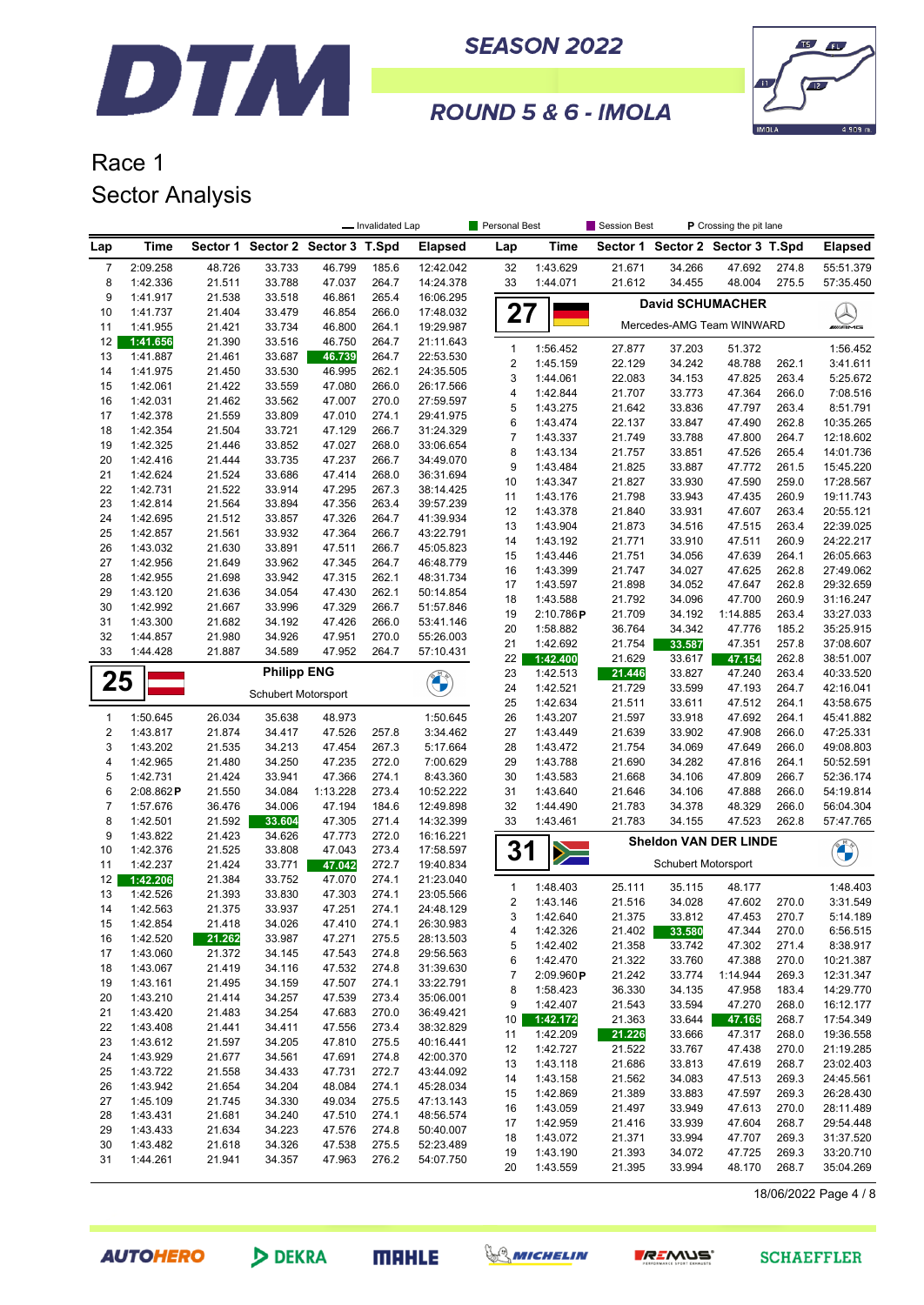



#### ROUND 5 & 6 - IMOLA

# Race 1 Sector Analysis

|                |                       |                  |                                  |                    | - Invalidated Lap |                        | Personal Best           |                      | P Crossing the pit lane<br><b>Session Best</b> |                                  |                  |                |                        |
|----------------|-----------------------|------------------|----------------------------------|--------------------|-------------------|------------------------|-------------------------|----------------------|------------------------------------------------|----------------------------------|------------------|----------------|------------------------|
| Lap            | Time                  |                  | Sector 1 Sector 2 Sector 3 T.Spd |                    |                   | <b>Elapsed</b>         | Lap                     | Time                 |                                                | Sector 1 Sector 2 Sector 3 T.Spd |                  |                | <b>Elapsed</b>         |
| 21             | 1:43.314              | 21.527           | 34.050                           | 47.737             | 269.3             | 36:47.583              | 10                      | 1:43.547             | 22.100                                         | 33.959                           | 47.488           | 265.4          | 17:24.066              |
| 22             | 1:43.476              | 21.452           | 34.068                           | 47.956             | 268.0             | 38:31.059              | 11                      | 1:42.878             | 21.630                                         | 33.921                           | 47.327           | 264.1          | 19:06.944              |
| 23             | 1:43.713              | 21.594           | 34.201                           | 47.918             | 269.3             | 40:14.772              | 12                      | 1:42.858             | 21.614                                         | 33.855                           | 47.389           | 264.7          | 20:49.802              |
| 24             | 1:43.653              | 21.577           | 34.054                           | 48.022             | 269.3             | 41:58.425              | 13                      | 1:42.778             | 21.631                                         | 33.711                           | 47.436           | 264.1          | 22:32.580              |
| 25             | 1:43.665              | 21.594           | 33.984                           | 48.087             | 269.3             | 43:42.090              | 14                      | 1:43.545             | 21.727                                         | 34.072                           | 47.746           | 264.1          | 24:16.125              |
| 26             | 1:43.724              | 21.598           | 34.190                           | 47.936             | 269.3             | 45:25.814              | 15                      | 1:43.550             | 21.710                                         | 34.048                           | 47.792           | 264.1          | 25:59.675              |
| 27             | 1:43.846              | 21.546           | 34.313                           | 47.987             | 269.3             | 47:09.660              | 16                      | 1:43.272             | 21.654                                         | 34.009                           | 47.609           | 266.0          | 27:42.947              |
| 28             | 1:43.721              | 21.614           | 34.226                           | 47.881             | 269.3             | 48:53.381              | 17                      | 1:59.776P            | 21.876                                         | 34.123                           | 1:03.777         | 265.4          | 29:42.723              |
| 29             | 1:43.792              | 21.633           | 34.153                           | 48.006             | 270.0             | 50:37.173              | 18                      | 2:08.748             | 47.393                                         | 33.964                           | 47.391           | 185.2          | 31:51.471              |
| 30             | 1:44.187              | 21.606           | 34.352                           | 48.229             | 270.0             | 52:21.360              | 19                      | 1:42.148             | 21.558                                         | 33.500                           | 47.090           | 262.1          | 33:33.619              |
| 31             | 1:43.879              | 21.683           | 34.149                           | 48.047             | 269.3             | 54:05.239              | 20                      | 1:41.791             | 21.420                                         | 33.289                           | 47.082           | 264.7          | 35:15.410              |
| 32             | 1:43.961              | 21.695           | 34.335                           | 47.931             | 271.4             | 55:49.200              | 21                      | 1:42.274             | 21.486                                         | 33.485                           | 47.303           | 264.1          | 36:57.684              |
| 33             | 1:44.011              | 21.565           | 34.289                           | 48.157             | 269.3             | 57:33.211              | 22                      | 1:42.573             | 21.570                                         | 33.567                           | 47.436           | 264.1          | 38:40.257              |
|                |                       |                  | René RAST                        |                    |                   |                        | 23<br>24                | 1:42.483<br>1:42.739 | 21.448<br>21.540                               | 33.701<br>33.723                 | 47.334<br>47.476 | 265.4<br>266.7 | 40:22.740<br>42:05.479 |
| 33             |                       |                  | Team ABT                         |                    |                   | <b>COOD</b>            | 25                      | 1:43.378             | 21.652                                         | 33.958                           | 47.768           | 266.7          | 43:48.857              |
|                |                       |                  |                                  |                    |                   |                        | 26                      | 1:43.617             | 21.798                                         | 34.037                           | 47.782           | 268.0          | 45:32.474              |
| $\mathbf{1}$   | 1:45.225              | 23.765           | 33.935                           | 47.525             |                   | 1:45.225               | 27                      | 1:45.831             | 21.853                                         | 34.041                           | 49.937           | 268.7          | 47:18.305              |
| $\overline{2}$ | 1:42.309              | 21.585           | 33.564                           | 47.160             | 262.8             | 3:27.534               | 28                      | 1:42.686             | 21.551                                         | 33.654                           | 47.481           | 265.4          | 49:00.991              |
| 3              | 1:42.354              | 21.498           | 33.648                           | 47.208             | 263.4             | 5:09.888               | 29                      | 1:43.096             | 21.564                                         | 33.823                           | 47.709           | 266.0          | 50:44.087              |
| 4              | 1:41.690              | 21.366           | 33.277                           | 47.047             | 263.4             | 6:51.578               | 30                      | 1:43.178             | 21.751                                         | 33.898                           | 47.529           | 265.4          | 52:27.265              |
| 5<br>6         | 1:41.686              | 21.383           | 33.340                           | 46.963             | 264.1             | 8:33.264               | 31                      | 1:44.162             | 22.102                                         | 34.357                           | 47.703           | 267.3          | 54:11.427              |
| $\overline{7}$ | 2:08.225P<br>1:56.811 | 21.384<br>35.915 | 33.333<br>33.813                 | 1:13.508<br>47.083 | 264.1<br>183.7    | 10:41.489<br>12:38.300 | 32                      | 1:43.460             | 21.737                                         | 34.087                           | 47.636           | 268.0          | 55:54.887              |
| 8              | 1:41.733              | 21.440           | 33.319                           | 46.974             | 264.1             | 14:20.033              | 33                      | 1:44.282             | 21.742                                         | 34.022                           | 48.518           | 266.7          | 57:39.169              |
| 9              | 1:41.423              | 21.331           | 33.177                           | 46.915             | 262.8             | 16:01.456              |                         |                      |                                                | <b>Nick CASSIDY</b>              |                  |                |                        |
| 10             | 1:41.441              | 21.344           | 33.259                           | 46.838             | 263.4             | 17:42.897              | 37                      | AK                   |                                                |                                  |                  |                | $\frac{1}{2}$          |
| 11             | 1:41.706              | 21.355           | 33.361                           | 46.990             | 263.4             | 19:24.603              |                         |                      |                                                | AlphaTauri AF Corse              |                  |                |                        |
| 12             | 1:41.791              | 21.328           | 33.437                           | 47.026             | 264.1             | 21:06.394              | $\mathbf{1}$            | 1:51.093             | 26.121                                         | 36.144                           | 48.828           |                | 1:51.093               |
| 13             | 1:41.843              | 21.326           | 33.442                           | 47.075             | 264.1             | 22:48.237              | $\overline{\mathbf{c}}$ | 1:43.738             | 21.835                                         | 34.405                           | 47.498           | 266.0          | 3:34.831               |
| 14             | 1:42.024              | 21.445           | 33.471                           | 47.108             | 264.7             | 24:30.261              | 3                       | 1:43.357             | 21.572                                         | 34.188                           | 47.597           | 268.0          | 5:18.188               |
| 15             | 1:41.956              | 21.302           | 33.569                           | 47.085             | 264.7             | 26:12.217              | 4                       | 1:43.066             | 21.494                                         | 33.948                           | 47.624           | 268.0          | 7:01.254               |
| 16             | 1:42.205              | 21.371           | 33.595                           | 47.239             | 266.0             | 27:54.422              | 5                       | 1:42.698             | 21.369                                         | 33.864                           | 47.465           | 268.0          | 8:43.952               |
| 17             | 1:42.377              | 21.463           | 33.710                           | 47.204             | 265.4             | 29:36.799              | 6                       | 1:42.795             | 21.801                                         | 33.778                           | 47.216           | 267.3          | 10:26.747              |
| 18             | 1:42.028              | 21.327           | 33.471                           | 47.230             | 265.4             | 31:18.827              | 7                       | 1:42.366             | 21.463                                         | 33.730                           | 47.173           | 266.7          | 12:09.113              |
| 19             | 1:42.294              | 21.314           | 33.712                           | 47.268             | 266.7             | 33:01.121              | 8                       | 1:57.937P            | 21.497                                         | 33.675                           | 1:02.765         | 266.7          | 14:07.050              |
| 20             | 1:42.511              | 21.373           | 33.702                           | 47.436             | 266.0             | 34:43.632              | 9                       | 2:09.635             | 48.441                                         | 33.859                           | 47.335           | 186.2          | 16:16.685              |
| 21<br>22       | 1:42.686<br>1:42.941  | 21.439<br>21.464 | 33.867<br>34.136                 | 47.380<br>47.341   | 267.3<br>264.1    | 36:26.318<br>38:09.259 | 10<br>11                | 1:43.123<br>1:42.904 | 21.680<br>21.599                               | 34.083<br>33.922                 | 47.360<br>47.383 | 267.3<br>268.0 | 17:59.808<br>19:42.712 |
| 23             | 1:42.697              | 21.451           | 33.687                           | 47.559             | 264.7             | 39:51.956              | 12                      | 1:42.389             | 21.499                                         | 33.721                           | 47.169           | 268.0          | 21:25.101              |
| 24             | 1:42.299              | 21.398           | 33.663                           | 47.238             | 264.7             | 41:34.255              | 13                      | 1:42.526             | 21.569                                         | 33.714                           | 47.243           | 266.0          | 23:07.627              |
| 25             | 1:42.850              | 21.638           | 33.741                           | 47.471             | 264.7             | 43:17.105              | 14                      | 1:42.965             | 22.018                                         | 33.829                           | 47.118           | 260.2          | 24:50.592              |
| 26             | 1:42.497              | 21.502           | 33.696                           | 47.299             | 264.1             | 44:59.602              | 15                      | 1:43.416             | 22.261                                         | 33.906                           | 47.249           | 262.8          | 26:34.008              |
| 27             | 1:42.795              | 21.484           | 33.864                           | 47.447             | 265.4             | 46:42.397              | 16                      | 1:42.643             | 21.518                                         | 33.838                           | 47.287           | 268.7          | 28:16.651              |
| 28             | 1:42.834              | 21.591           | 33.728                           | 47.515             | 264.1             | 48:25.231              | 17                      | 1:43.164             | 21.705                                         | 34.033                           | 47.426           | 260.9          | 29:59.815              |
| 29             | 1:42.935              | 21.597           | 33.882                           | 47.456             | 264.7             | 50:08.166              | 18                      | 1:43.102             | 21.536                                         | 34.239                           | 47.327           | 267.3          | 31:42.917              |
| 30             | 1:42.943              | 21.517           | 33.875                           | 47.551             | 264.7             | 51:51.109              | 19                      | 1:42.675             | 21.577                                         | 33.807                           | 47.291           | 268.0          | 33:25.592              |
| 31             | 1:43.041              | 21.590           | 33.889                           | 47.562             | 264.7             | 53:34.150              | 20                      | 1:43.066             | 21.586                                         | 33.894                           | 47.586           | 268.0          | 35:08.658              |
| 32             | 1:43.103              | 21.578           | 33.955                           | 47.570             | 266.0             | 55:17.253              | 21                      | 1:42.783             | 21.487                                         | 33.984                           | 47.312           | 268.7          | 36:51.441              |
| 33             | 1:43.855              | 21.741           | 34.172                           | 47.942             | 265.4             | 57:01.108              | 22                      | 1:43.491             | 21.597                                         | 34.122                           | 47.772           | 268.0          | 38:34.932              |
|                |                       |                  | <b>Arjun MAINI</b>               |                    |                   |                        | 23                      | 1:44.800             | 22.703                                         | 34.127                           | 47.970           | 260.9          | 40:19.732              |
| 36             | $\circ$               |                  | Mercedes-AMG Team HRT            |                    |                   | <u>Q</u>               | 24                      | 1:43.256             | 21.581                                         | 34.087                           | 47.588           | 266.7          | 42:02.988              |
|                |                       |                  |                                  |                    |                   |                        | 25                      | 1:43.369             | 21.650                                         | 34.153                           | 47.566           | 266.0          | 43:46.357              |
| $\mathbf{1}$   | 1:53.426              | 27.246           | 36.114                           | 50.066             |                   | 1:53.426               | 26                      | 1:43.264<br>1:43.562 | 21.649                                         | 34.101<br>34.295                 | 47.514<br>47.700 | 266.7          | 45:29.621<br>47:13.183 |
| 2              | 1:43.843              | 22.165           | 34.106                           | 47.572             | 263.4             | 3:37.269               | 27<br>28                | 1:43.817             | 21.567<br>21.996                               | 34.214                           | 47.607           | 267.3<br>269.3 | 48:57.000              |
| 3              | 1:43.188              | 21.676           | 33.875                           | 47.637             | 265.4             | 5:20.457               | 29                      | 1:43.560             | 21.683                                         | 34.371                           | 47.506           | 268.7          | 50:40.560              |
| 4              | 1:43.001              | 21.640           | 33.741                           | 47.620             | 266.0             | 7:03.458               | 30                      | 1:43.653             | 21.659                                         | 34.297                           | 47.697           | 268.7          | 52:24.213              |
| 5              | 1:43.155              | 21.616           | 34.042                           | 47.497             | 266.7             | 8:46.613               | 31                      | 1:44.384             | 21.772                                         | 34.599                           | 48.013           | 268.7          | 54:08.597              |
| 6              | 1:43.383              | 21.716           | 33.998                           | 47.669             | 266.0             | 10:29.996              | 32                      | 1:43.504             | 21.751                                         | 34.250                           | 47.503           | 268.7          | 55:52.101              |
| 7              | 1:43.114              | 21.758           | 33.898                           | 47.458             | 266.0             | 12:13.110              | 33                      | 1:44.466             | 21.675                                         | 34.403                           | 48.388           | 271.4          | 57:36.567              |
| 8              | 1:43.404              | 21.708           | 34.013                           | 47.683             | 266.7             | 13:56.514              |                         |                      |                                                |                                  |                  |                |                        |
| 9              | 1:44.005              | 21.937           | 34.501                           | 47.567             | 264.7             | 15:40.519              |                         |                      |                                                |                                  |                  |                |                        |

18/06/2022 Page 5 / 8



DEKRA





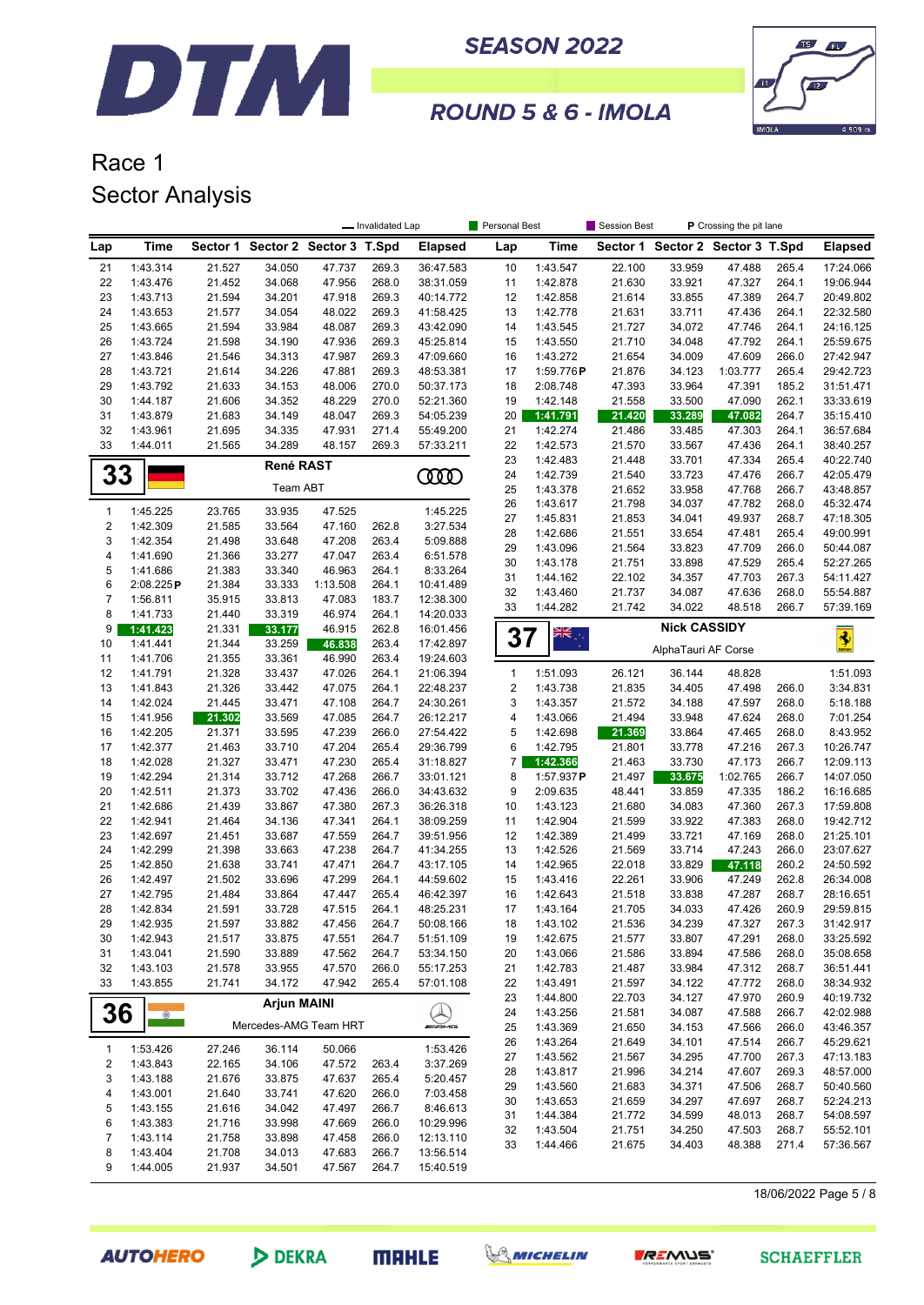



#### ROUND 5 & 6 - IMOLA

### Race 1 Sector Analysis

|                         |                       |                  |                                  |                    | - Invalidated Lap |                           | Personal Best           |                       | Session Best<br>P Crossing the pit lane |                                  |                    |                |                        |
|-------------------------|-----------------------|------------------|----------------------------------|--------------------|-------------------|---------------------------|-------------------------|-----------------------|-----------------------------------------|----------------------------------|--------------------|----------------|------------------------|
| Lap                     | Time                  |                  | Sector 1 Sector 2 Sector 3 T.Spd |                    |                   | <b>Elapsed</b>            | Lap                     | Time                  |                                         | Sector 1 Sector 2 Sector 3 T.Spd |                    |                | <b>Elapsed</b>         |
|                         |                       |                  | Nico MÜLLER                      |                    |                   |                           | 23                      | 1:43.351              | 21.680                                  | 33.890                           | 47.781             | 266.0          | 40:31.151              |
| 51                      | ٠                     |                  |                                  |                    |                   | ŒŒ                        | 24                      | 1:43.106              | 21.557                                  | 34.081                           | 47.468             | 268.0          | 42:14.257              |
|                         |                       |                  | <b>Team Rosberg</b>              |                    |                   |                           | 25                      | 1:43.202              | 21.580                                  | 34.074                           | 47.548             | 266.7          | 43:57.459              |
| 1                       | 1:45.762              | 24.106           | 34.067                           | 47.589             |                   | 1:45.762                  | 26                      | 1:43.326              | 21.607                                  | 34.009                           | 47.710             | 266.7          | 45:40.785              |
| 2                       | 1:42.484              | 21.632           | 33.682                           | 47.170             | 266.0             | 3:28.246                  | 27                      | 1:43.508              | 21.636                                  | 34.217                           | 47.655             | 269.3          | 47:24.293              |
| 3                       | 1:42.138              | 21.510           | 33.478                           | 47.150             | 266.7             | 5:10.384                  | 28                      | 1:43.656              | 21.779                                  | 34.138                           | 47.739             | 268.7          | 49:07.949              |
| 4                       | 1:41.937              | 21.379           | 33.455                           | 47.103             | 267.3             | 6:52.321                  | 29                      | 1:43.652              | 21.675                                  | 34.247                           | 47.730             | 268.0          | 50:51.601              |
| 5                       | 1:41.664              | 21.340           | 33.367                           | 46.957             | 267.3             | 8:33.985                  | 30                      | 1:43.592              | 21.701                                  | 34.210                           | 47.681             | 269.3          | 52:35.193              |
| 6                       | 1:42.169              | 21.423           | 33.423                           | 47.323             | 266.7             | 10:16.154                 | 31<br>32                | 1:43.832<br>1:44.014  | 21.576                                  | 34.233                           | 48.023<br>48.045   | 268.0<br>269.3 | 54:19.025              |
| $\overline{7}$          | 2:11.275P             | 21.394           | 33.494                           | 1:16.387           | 266.0             | 12:27.429                 | 33                      | 1:43.814              | 21.663<br>21.666                        | 34.306<br>34.268                 | 47.880             | 267.3          | 56:03.039<br>57:46.853 |
| 8                       | 1:56.535              | 35.779           | 33.856                           | 46.900             | 184.6             | 14:23.964                 |                         |                       |                                         |                                  |                    |                |                        |
| 9                       | 1:41.556              | 21.418           | 33.286                           | 46.852             | 264.7             | 16:05.520                 | 63                      |                       |                                         | <b>Mirko BORTOLOTTI</b>          |                    |                |                        |
| 10                      | 1:41.182              | 21.321           | 33.186                           | 46.675             | 264.7             | 17:46.702                 |                         |                       |                                         | <b>GRT</b>                       |                    |                |                        |
| 11                      | 1:41.704              | 21.259           | 33.429                           | 47.016             | 265.4             | 19:28.406                 |                         |                       |                                         |                                  |                    |                |                        |
| 12                      | 1:41.687              | 21.401           | 33.360                           | 46.926             | 266.7             | 21:10.093                 | $\mathbf{1}$            | 1:51.364              | 26.202                                  | 36.336                           | 48.826             |                | 1:51.364               |
| 13                      | 1:41.947              | 21.400           | 33.366                           | 47.181             | 266.0             | 22:52.040                 | $\overline{2}$          | 1:43.727              | 21.885                                  | 34.279                           | 47.563             | 263.4          | 3:35.091               |
| 14                      | 1:41.932              | 21.398           | 33.411                           | 47.123             | 266.0             | 24:33.972                 | 3                       | 1:43.349              | 21.700                                  | 34.023                           | 47.626             | 268.0          | 5:18.440               |
| 15<br>16                | 1:42.147<br>1:42.263  | 21.474           | 33.476<br>33.556                 | 47.197<br>47.240   | 265.4<br>266.7    | 26:16.119                 | 4<br>5                  | 1:43.034<br>1:42.788  | 21.575<br>21.487                        | 33.902<br>33.784                 | 47.557<br>47.517   | 272.0<br>270.7 | 7:01.474<br>8:44.262   |
| 17                      | 1:42.131              | 21.467<br>21.351 | 33.575                           | 47.205             | 266.7             | 27:58.382<br>29:40.513    | 6                       | 1:42.748              | 21.767                                  | 33.914                           | 47.067             | 272.7          | 10:27.010              |
| 18                      | 1:42.624              | 21.520           | 33.684                           | 47.420             | 266.0             | 31:23.137                 | $\overline{7}$          | 1:42.464              | 21.449                                  | 33.787                           | 47.228             | 272.0          | 12:09.474              |
| 19                      | 1:42.474              | 21.356           | 33.781                           | 47.337             | 266.7             | 33:05.611                 | 8                       | 1:42.628              | 21.537                                  | 33.653                           | 47.438             | 270.0          | 13:52.102              |
| 20                      | 1:42.399              | 21.483           | 33.640                           | 47.276             | 266.0             | 34:48.010                 | 9                       | 1:41.640              | 21.395                                  | 33.394                           | 46.851             | 270.0          | 15:33.742              |
| 21                      | 1:42.295              | 21.355           | 33.723                           | 47.217             | 267.3             | 36:30.305                 | 10                      | 1:41.820              | 21.336                                  | 33.489                           | 46.995             | 268.7          | 17:15.562              |
| 22                      | 1:42.717              | 21.448           | 33.632                           | 47.637             | 266.7             | 38:13.022                 | 11                      | 1:42.046              | 21.430                                  | 33.539                           | 47.077             | 269.3          | 18:57.608              |
| 23                      | 1:42.785              | 21.541           | 33.893                           | 47.351             | 267.3             | 39:55.807                 | 12                      | 1:41.732              | 21.363                                  | 33.387                           | 46.982             | 269.3          | 20:39.340              |
| 24                      | 1:42.909              | 21.476           | 33.738                           | 47.695             | 266.0             | 41:38.716                 | 13                      | 1:41.873              | 21.382                                  | 33.448                           | 47.043             | 268.7          | 22:21.213              |
| 25                      | 1:42.653              | 21.485           | 33.711                           | 47.457             | 266.0             | 43:21.369                 | 14                      | 1:41.901              | 21.422                                  | 33.509                           | 46.970             | 269.3          | 24:03.114              |
| 26                      | 1:42.698              | 21.525           | 33.654                           | 47.519             | 265.4             | 45:04.067                 | 15                      | 1:41.808              | 21.399                                  | 33.515                           | 46.894             | 268.7          | 25:44.922              |
| 27                      | 1:42.934              | 21.687           | 33.978                           | 47.269             | 266.7             | 46:47.001                 | 16                      | 1:42.341              | 21.444                                  | 33.595                           | 47.302             | 269.3          | 27:27.263              |
| 28                      | 1:42.910              | 21.587           | 33.923                           | 47.400             | 265.4             | 48:29.911                 | 17                      | 1:42.311              | 21.444                                  | 33.746                           | 47.121             | 269.3          | 29:09.574              |
| 29                      | 1:42.880              | 21.616           | 33.851                           | 47.413             | 266.0             | 50:12.791                 | 18                      | 1:42.186              | 21.383                                  | 33.606                           | 47.197             | 268.7          | 30:51.760              |
| 30                      | 1:42.952              | 21.567           | 33.821                           | 47.564             | 266.0             | 51:55.743                 | 19                      | 1:42.258              | 21.358                                  | 33.700                           | 47.200             | 270.7          | 32:34.018              |
| 31                      | 1:42.897              | 21.519           | 33.884                           | 47.494             | 266.0             | 53:38.640                 | 20                      | 1:42.256              | 21.424                                  | 33.613                           | 47.219             | 268.7          | 34:16.274              |
| 32                      | 1:43.188              | 21.611           | 34.035                           | 47.542             | 267.3             | 55:21.828                 | 21                      | 1:42.829              | 21.382                                  | 33.796                           | 47.651             | 270.0          | 35:59.103              |
| 33                      | 1:43.089              | 21.508           | 34.105                           | 47.476             | 267.3             | 57:04.917                 | 22<br>23                | 2:09.396P<br>1:58.436 | 21.574<br>36.640                        | 33.797<br>34.023                 | 1:14.025<br>47.773 | 270.0<br>186.9 | 38:08.499<br>40:06.935 |
|                         |                       |                  | <b>Mikael GRENIER</b>            |                    |                   |                           | 24                      | 1:42.671              | 21.301                                  | 33.323                           | 48.047             | 272.0          | 41:49.606              |
| 55                      |                       |                  | Mercedes-AMG Team GruppeM Racing |                    |                   | $\bigotimes_{\mathbb{Z}}$ | 25                      | 1:40.957              | 21.168                                  | 33.037                           | 46.752             | 269.3          | 43:30.563              |
|                         |                       |                  |                                  |                    |                   |                           | 26                      | 1:41.062              | 21.216                                  | 33.097                           | 46.749             | 270.0          | 45:11.625              |
| 1                       | 1:53.902              | 27.477           | 36.198                           | 50.227             |                   | 1:53.902                  | 27                      | 1:42.289              | 21.183                                  | 33.487                           | 47.619             | 272.7          | 46:53.914              |
| $\overline{\mathbf{c}}$ | 1:43.818              | 21.774           | 34.483                           | 47.561             | 269.3             | 3:37.720                  | 28                      | 1:41.032              | 21.242                                  | 33.157                           | 46.633             | 270.7          | 48:34.946              |
| 3                       | 1:43.054              | 21.580           | 34.021                           | 47.453             | 273.4             | 5:20.774                  | 29                      | 1:41.509              | 21.307                                  | 33.345                           | 46.857             | 271.4          | 50:16.455              |
| 4                       | 1:42.993              | 21.629           | 33.869                           | 47.495             | 272.7             | 7:03.767                  | 30                      | 1:41.772              | 21.283                                  | 33.707                           | 46.782             | 273.4          | 51:58.227              |
| 5                       | 1:43.277              | 21.644           | 34.049                           | 47.584             | 270.7             | 8:47.044                  | 31                      | 1:43.087              | 21.550                                  | 34.282                           | 47.255             | 272.7          | 53:41.314              |
| 6<br>7                  | 2:19.375P<br>2:00.602 | 21.797<br>36.792 | 33.979<br>35.355                 | 1:23.599<br>48.455 | 268.7<br>184.6    | 11:06.419<br>13:07.021    | 32                      | 1:44.024              | 21.928                                  | 34.560                           | 47.536             | 273.4          | 55:25.338              |
| 8                       | 1:42.309              | 21.845           | 33.574                           | 46.890             | 264.1             | 14:49.330                 | 33                      | 1:43.706              | 21.569                                  | 33.778                           | 48.359             | 272.0          | 57:09.044              |
| 9                       | 1:42.063              | 21.467           | 33.536                           | 47.060             | 265.4             | 16:31.393                 |                         |                       |                                         | <b>Marius ZUG</b>                |                    |                |                        |
| 10                      | 1:42.173              | 21.537           | 33.487                           | 47.149             | 264.7             | 18:13.566                 | 66                      |                       |                                         |                                  |                    |                | ŒŒ                     |
| 11                      | 1:42.111              | 21.477           | 33.509                           | 47.125             | 265.4             | 19:55.677                 |                         |                       |                                         | <b>Attempto Racing</b>           |                    |                |                        |
| 12                      | 1:42.108              | 21.513           | 33.452                           | 47.143             | 264.1             | 21:37.785                 | $\mathbf{1}$            | 1:55.055              | 27.740                                  | 36.428                           | 50.887             |                | 1:55.055               |
| 13                      | 1:42.500              | 21.619           | 33.606                           | 47.275             | 262.1             | 23:20.285                 | $\overline{\mathbf{c}}$ | 1:43.522              | 21.939                                  | 33.808                           | 47.775             | 266.7          | 3:38.577               |
| 14                      | 1:42.512              | 21.511           | 33.707                           | 47.294             | 264.1             | 25:02.797                 | 3                       | 1:44.586              | 21.618                                  | 33.770                           | 49.198             | 269.3          | 5:23.163               |
| 15                      | 1:42.600              | 21.531           | 33.767                           | 47.302             | 264.1             | 26:45.397                 | 4                       | 1:42.670              | 21.466                                  | 33.732                           | 47.472             | 269.3          | 7:05.833               |
| 16                      | 1:42.862              | 21.610           | 33.905                           | 47.347             | 269.3             | 28:28.259                 | 5                       | 1:43.795              | 21.630                                  | 34.554                           | 47.611             | 270.0          | 8:49.628               |
| 17                      | 1:42.726              | 21.540           | 33.811                           | 47.375             | 267.3             | 30:10.985                 | 6                       | 1:42.886              | 21.563                                  | 33.746                           | 47.577             | 268.7          | 10:32.514              |
| 18                      | 1:43.512              | 21.751           | 34.223                           | 47.538             | 268.7             | 31:54.497                 | 7                       | 2:10.523P             | 21.543                                  | 33.865                           | 1:15.115           | 270.0          | 12:43.037              |
| 19                      | 1:43.452              | 21.613           | 34.209                           | 47.630             | 266.7             | 33:37.949                 | 8                       | 1:57.778              | 36.738                                  | 33.903                           | 47.137             | 182.7          | 14:40.815              |
| 20                      | 1:43.410              | 21.652           | 34.124                           | 47.634             | 268.7             | 35:21.359                 | 9                       | 1:43.043              | 21.520                                  | 33.669                           | 47.854             | 263.4          | 16:23.858              |
| 21                      | 1:43.237              | 21.559           | 34.108                           | 47.570             | 268.7             | 37:04.596                 | 10                      | 1:43.084              | 21.503                                  | 34.001                           | 47.580             | 267.3          | 18:06.942              |
| 22                      | 1:43.204              | 21.617           | 33.950                           | 47.637             | 264.7             | 38:47.800                 | 11 <sup>1</sup>         | 1:42.078              | 21.395                                  | 33.559                           | 47.124             | 266.0          | 19:49.020              |

18/06/2022 Page 6 / 8

**AUTOHERO** 

DEKRA

**MAHLE** 



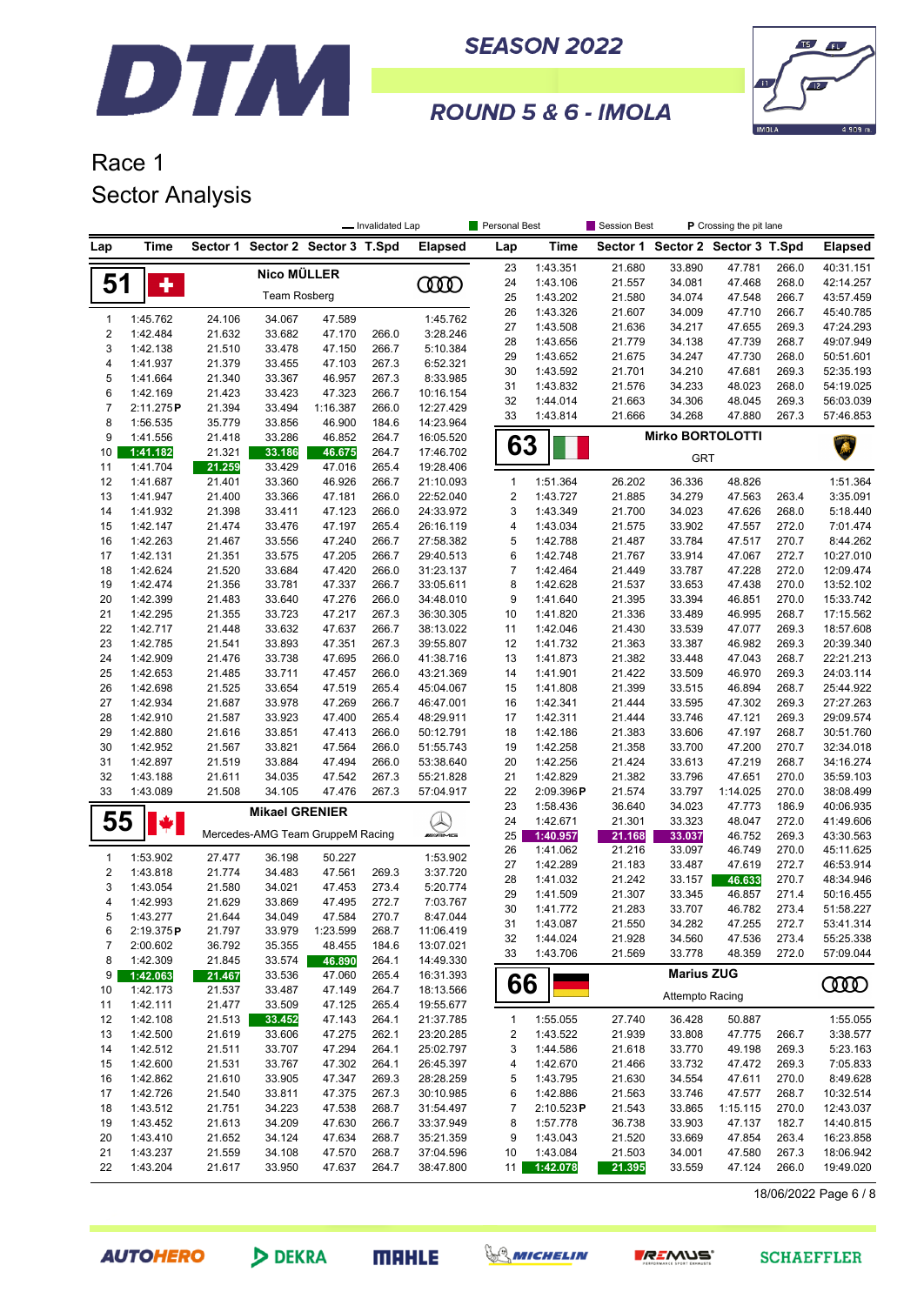



#### ROUND 5 & 6 - IMOLA

### Race 1 Sector Analysis

|                |                                      | Personal Best<br>Session Best<br>P Crossing the pit lane<br>- Invalidated Lap |                        |                         |                |                        |                                                             |                      |                  |                                  |                  |                   |                        |
|----------------|--------------------------------------|-------------------------------------------------------------------------------|------------------------|-------------------------|----------------|------------------------|-------------------------------------------------------------|----------------------|------------------|----------------------------------|------------------|-------------------|------------------------|
| Lap            | Time                                 | Sector 1                                                                      |                        | Sector 2 Sector 3 T.Spd |                | <b>Elapsed</b>         | Lap                                                         | Time                 |                  | Sector 1 Sector 2 Sector 3 T.Spd |                  |                   | <b>Elapsed</b>         |
| 12             | 1:42.232                             | 21.473                                                                        | 33.488                 | 47.271                  | 266.7          | 21:31.252              | 12                                                          | 1:42.786             | 22.342           | 33.483                           | 46.961           | 268.0             | 21:14.181              |
| 13             | 1:42.120                             | 21.552                                                                        | 33.453                 | 47.115                  | 266.7          | 23:13.372              | 13                                                          | 1:41.804             | 21.468           | 33.549                           | 46.787           | 270.0             | 22:55.985              |
| 14             | 1:42.649                             | 21.407                                                                        | 33.984                 | 47.258                  | 266.7          | 24:56.021              | 14                                                          | 1:41.898             | 21.396           | 33.419                           | 47.083           | 270.7             | 24:37.883              |
| 15             | 1:42.261                             | 21.511                                                                        | 33.521                 | 47.229                  | 266.7          | 26:38.282              | 15                                                          | 1:41.890             | 21.331           | 33.387                           | 47.172           | 270.0             | 26:19.773              |
| 16             | 1:42.648                             | 21.558                                                                        | 33.746                 | 47.344                  | 269.3          | 28:20.930              | 16                                                          | 1:42.002             | 21.328           | 33.638                           | 47.036           | 270.0             | 28:01.775              |
| 17             | 1:42.560                             | 21.484                                                                        | 33.556                 | 47.520                  | 268.0          | 30:03.490              | 17                                                          | 1:42.188             | 21.385           | 33.629                           | 47.174           | 274.1             | 29:43.963              |
| 18             | 1:42.633                             | 21.571                                                                        | 33.865                 | 47.197                  | 267.3          | 31:46.123              | 18                                                          | 1:42.546             | 21.482           | 33.547                           | 47.517           | 270.7             | 31:26.509              |
| 19             | 1:43.128                             | 21.598                                                                        | 33.810                 | 47.720                  | 268.0          | 33:29.251              | 19                                                          | 1:42.336             | 21.445           | 33.744                           | 47.147           | 270.7             | 33:08.845              |
| 20             | 1:42.831                             | 21.553                                                                        | 33.850                 | 47.428                  | 267.3          | 35:12.082              | 20                                                          | 1:42.956             | 21.432           | 33.663                           | 47.861           | 269.3             | 34:51.801              |
| 21<br>22       | 1:42.737                             | 21.634                                                                        | 33.743                 | 47.360                  | 266.7          | 36:54.819              | 21                                                          | 1:42.716             | 21.504           | 33.874                           | 47.338           | 269.3             | 36:34.517              |
| 23             | 1:42.993<br>1:43.776                 | 21.554<br>21.788                                                              | 33.924<br>33.972       | 47.515<br>48.016        | 268.0<br>268.7 | 38:37.812<br>40:21.588 | 22<br>23                                                    | 1:45.286<br>1:42.725 | 23.721<br>21.536 | 34.256<br>33.895                 | 47.309<br>47.294 | 268.7<br>269.3    | 38:19.803<br>40:02.528 |
| 24             | 1:43.431                             | 21.602                                                                        | 34.157                 | 47.672                  | 269.3          | 42:05.019              | 24                                                          | 1:42.774             | 21.541           | 33.803                           | 47.430           | 268.0             | 41:45.302              |
| 25             | 1:43.633                             | 21.663                                                                        | 34.114                 | 47.856                  | 268.0          | 43:48.652              | 25                                                          | 1:42.359             | 21.462           | 33.696                           | 47.201           | 266.7             | 43:27.661              |
| 26             | 1:43.479                             | 21.731                                                                        | 34.053                 | 47.695                  | 270.0          | 45:32.131              | 26                                                          | 1:42.785             | 21.532           | 33.657                           | 47.596           | 267.3             | 45:10.446              |
| 27             | 1:44.083                             | 21.845                                                                        | 34.108                 | 48.130                  | 269.3          | 47:16.214              | 27                                                          | 1:43.612             | 21.696           | 33.906                           | 48.010           | 268.7             | 46:54.058              |
| 28             | 1:45.463                             | 21.872                                                                        | 34.022                 | 49.569                  | 268.0          | 49:01.677              | 28                                                          | 1:43.458             | 21.892           | 34.050                           | 47.516           | 271.4             | 48:37.516              |
| 29             | 1:43.631                             | 21.678                                                                        | 34.184                 | 47.769                  | 268.0          | 50:45.308              | 29                                                          | 1:43.039             | 21.553           | 34.022                           | 47.464           | 268.7             | 50:20.555              |
| 30             | 1:43.994                             | 21.722                                                                        | 34.162                 | 48.110                  | 268.0          | 52:29.302              | 30                                                          | 1:43.201             | 21.642           | 33.949                           | 47.610           | 268.7             | 52:03.756              |
| 31             | 1:43.699                             | 21.812                                                                        | 34.084                 | 47.803                  | 267.3          | 54:13.001              | 31                                                          | 1:44.005             | 22.098           | 34.172                           | 47.735           | 268.7             | 53:47.761              |
| 32             | 1:43.605                             | 21.691                                                                        | 34.088                 | 47.826                  | 268.7          | 55:56.606              | 32                                                          | 1:43.239             | 21.815           | 33.915                           | 47.509           | 268.7             | 55:31.000              |
| 33             | 1:43.930                             | 21.694                                                                        | 34.212                 | 48.024                  | 267.3          | 57:40.536              | 33                                                          | 1:43.397             | 21.816           | 34.067                           | 47.514           | 268.7             | 57:14.397              |
|                |                                      |                                                                               | <b>Felipe FRAGA</b>    |                         |                |                        |                                                             |                      |                  |                                  |                  |                   |                        |
|                | 74<br>$\bullet$<br>Red Bull AF Corse |                                                                               |                        |                         | $\frac{1}{2}$  |                        | <b>Maro ENGEL</b><br>88<br>Mercedes-AMG Team GruppeM Racing |                      |                  |                                  |                  | Q<br><i>m</i> ans |                        |
| 1              | 1:54.243                             | 27.710                                                                        | 36.872                 | 49.661                  |                | 1:54.243               | $\mathbf{1}$                                                | 1:50.196             | 25.530           | 35.789                           | 48.877           |                   | 1:50.196               |
| 2              | 1:43.762                             | 21.816                                                                        | 34.306                 | 47.640                  | 257.8          | 3:38.005               | $\overline{2}$                                              | 1:43.693             | 21.851           | 34.116                           | 47.726           | 267.3             | 3:33.889               |
| 3              | 1:42.984                             | 21.521                                                                        | 34.040                 | 47.423                  | 267.3          | 5:20.989               | 3                                                           | 1:43.009             | 21.658           | 33.900                           | 47.451           | 269.3             | 5:16.898               |
| 4              | 1:42.978                             | 21.710                                                                        | 33.914                 | 47.354                  | 270.0          | 7:03.967               | 4                                                           | 1:42.761             | 21.657           | 33.793                           | 47.311           | 270.0             | 6:59.659               |
| 5              | 1:43.299                             | 21.689                                                                        | 34.119                 | 47.491                  | 271.4          | 8:47.266               | 5                                                           | 1:42.862             | 21.473           | 33.911                           | 47.478           | 269.3             | 8:42.521               |
| 6              | 1:43.380                             | 21.747                                                                        | 34.114                 | 47.519                  | 270.7          | 10:30.646              | 6                                                           | 1:42.642             | 21.545           | 33.830                           | 47.267           | 269.3             | 10:25.163              |
| $\overline{7}$ | 1:42.712                             | 21.467                                                                        | 33.860                 | 47.385                  | 267.3          | 12:13.358              | $\boldsymbol{7}$                                            | 1:42.188             | 21.492           | 33.539                           | 47.157           | 268.0             | 12:07.351              |
| 8              | 1:43.350                             | 21.729                                                                        | 33.986                 | 47.635                  | 270.0          | 13:56.708              | 8                                                           | 2:09.538P            | 21.502           | 33.568                           | 1:14.468         | 268.0             | 14:16.889              |
| 9              | 1:43.215                             | 21.837                                                                        | 33.984                 | 47.394                  | 268.0          | 15:39.923              | 9                                                           | 1:58.198             | 36.229           | 34.601                           | 47.368           | 186.5             | 16:15.087              |
| 10             | 1:42.460                             | 21.509                                                                        | 33.699                 | 47.252                  | 266.0          | 17:22.383              | 10                                                          | 1:42.108             | 21.553           | 33.613                           | 46.942           | 266.0             | 17:57.195              |
| 11<br>12       | 1:42.415<br>1:42.642                 | 21.422<br>21.446                                                              | 33.784<br>33.846       | 47.209<br>47.350        | 266.0<br>267.3 | 19:04.798<br>20:47.440 | 11<br>12                                                    | 1:41.918<br>1:42.140 | 21.537<br>21.489 | 33.506                           | 46.875<br>47.174 | 265.4<br>268.0    | 19:39.113<br>21:21.253 |
| 13             | 1:43.258                             | 21.707                                                                        | 34.166                 | 47.385                  | 266.7          | 22:30.698              | 13                                                          | 1:42.916             | 21.534           | 33.477<br>33.751                 | 47.631           | 267.3             | 23:04.169              |
| 14             | 1:43.253                             | 21.501                                                                        | 34.083                 | 47.669                  | 266.0          | 24:13.951              | 14                                                          | 1:42.453             | 21.453           | 33.640                           | 47.360           | 268.0             | 24:46.622              |
| 15             | 1:43.038                             | 21.761                                                                        | 33.913                 | 47.364                  | 264.7          | 25:56.989              | 15                                                          | 1:42.718             | 21.544           | 33.764                           | 47.410           | 268.7             | 26:29.340              |
| 16             | 1:42.724                             | 21.495                                                                        | 33.765                 | 47.464                  | 267.3          | 27:39.713              | 16                                                          | 1:43.096             | 21.534           | 34.045                           | 47.517           | 270.0             | 28:12.436              |
| 17             | 1:42.860                             | 21.589                                                                        | 33.774                 | 47.497                  | 266.0          | 29:22.573              | 17                                                          | 1:43.021             | 21.502           | 33.977                           | 47.542           | 268.7             | 29:55.457              |
| 18             | 1:42.801                             | 21.446                                                                        | 33.746                 | 47.609                  | 266.7          | 31:05.374              | 18                                                          | 1:43.347             | 21.620           | 33.946                           | 47.781           | 269.3             | 31:38.804              |
| 19             | 1:42.973                             | 21.495                                                                        | 33.924                 | 47.554                  | 267.3          | 32:48.347              | 19                                                          | 1:43.113             | 21.542           | 33.924                           | 47.647           | 269.3             | 33:21.917              |
| 20             | 1:43.158                             | 21.572                                                                        | 33.894                 | 47.692                  | 266.0          | 34:31.505              | 20                                                          | 1:43.128             | 21.552           | 33.923                           | 47.653           | 268.7             | 35:05.045              |
| 21             | 1:43.572                             | 21.597                                                                        | 34.165                 | 47.810                  | 266.7          | 36:15.077              | 21                                                          | 1:43.525             | 21.636           | 34.190                           | 47.699           | 268.7             | 36:48.570              |
| 22             | 1:58.474P                            | 21.562                                                                        | 33.964                 | 1:02.948                | 266.0          | 38:13.551              | 22                                                          | 1:43.396             | 21.558           | 34.132                           | 47.706           | 268.0             | 38:31.966              |
|                |                                      |                                                                               | <b>Clemens SCHMID</b>  |                         |                |                        | 23                                                          | 1:43.691             | 21.654           | 34.215                           | 47.822           | 269.3             | 40:15.657              |
| 85             |                                      |                                                                               |                        |                         |                |                        | 24                                                          | 1:43.881             | 21.874           | 34.115                           | 47.892           | 269.3             | 41:59.538              |
|                |                                      |                                                                               | GRT grasser-racing.com |                         |                |                        | 25                                                          | 1:43.471             | 21.636           | 34.085                           | 47.750           | 268.0             | 43:43.009              |
| 1              | 1:46.709                             | 24.596                                                                        | 34.657                 | 47.456                  |                | 1:46.709               | 26                                                          | 1:44.136             | 21.631           | 34.261                           | 48.244           | 268.7             | 45:27.145              |
| 2              | 1:42.302                             | 21.550                                                                        | 33.751                 | 47.001                  | 268.0          | 3:29.011               | 27                                                          | 1:43.927             | 21.905           | 34.292                           | 47.730           | 271.4             | 47:11.072              |
| 3              | 1:42.555                             | 21.539                                                                        | 33.615                 | 47.401                  | 268.7          | 5:11.566               | 28                                                          | 1:43.704             | 21.792           | 34.244                           | 47.668           | 270.0             | 48:54.776              |
| 4              | 1:42.642                             | 21.547                                                                        | 33.625                 | 47.470                  | 266.7          | 6:54.208               | 29                                                          | 1:43.648             | 21.662           | 34.217                           | 47.769           | 270.0             | 50:38.424              |
| 5              | 1:42.138                             | 21.478                                                                        | 33.565                 | 47.095                  | 266.0          | 8:36.346               | 30                                                          | 1:43.821             | 21.618           | 34.165                           | 48.038           | 269.3             | 52:22.245              |
| 6              | 1:42.144                             | 21.495                                                                        | 33.487                 | 47.162                  | 264.7          | 10:18.490              | 31                                                          | 1:43.867             | 21.630           | 34.270                           | 47.967           | 269.3             | 54:06.112              |
| 7              | 2:10.525P                            | 21.528                                                                        | 33.636                 | 1:15.361                | 262.8          | 12:29.015              | 32<br>33                                                    | 1:44.163<br>1:44.227 | 21.627<br>21.637 | 34.473<br>34.503                 | 48.063<br>48.087 | 269.3<br>269.3    | 55:50.275<br>57:34.502 |
| 8              | 1:57.577                             | 36.356                                                                        | 34.125                 | 47.096                  | 186.5          | 14:26.592              |                                                             |                      |                  |                                  |                  |                   |                        |
| 9              | 1:41.666                             | 21.389                                                                        | 33.431                 | 46.846                  | 267.3          | 16:08.258              | 92                                                          |                      |                  | <b>Laurens VANTHOOR</b>          |                  |                   | E.                     |
| 10             | 1:41.165                             | 21.336                                                                        | 33.314                 | 46.515                  | 268.0          | 17:49.423              |                                                             |                      |                  | <b>SSR Performance</b>           |                  |                   | PORSCHE                |
| 11             | 1:41.972                             | 21.288                                                                        | 33.469                 | 47.215                  | 268.7          | 19:31.395              |                                                             |                      |                  |                                  |                  |                   |                        |

18/06/2022 Page 7 / 8